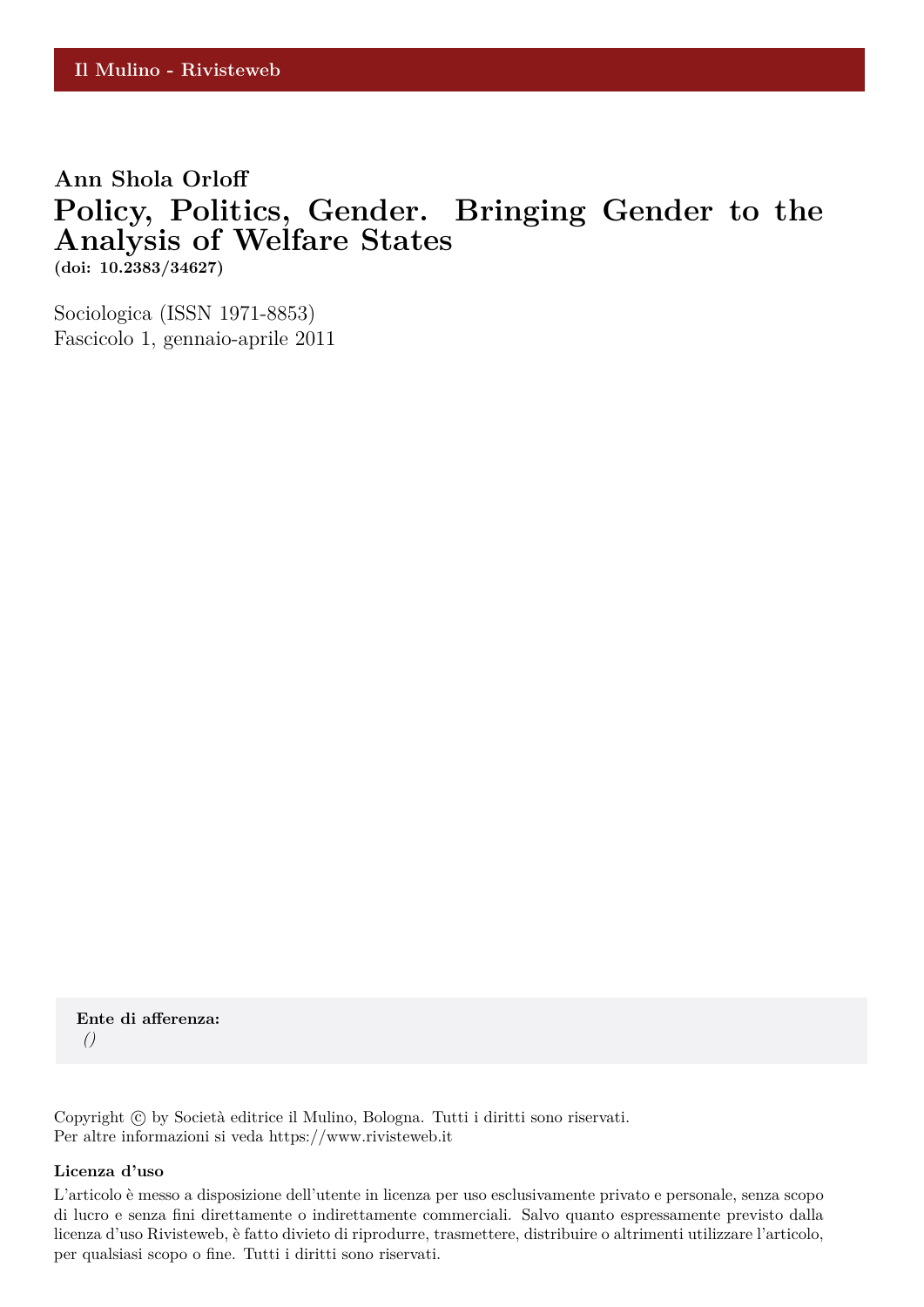# **Policy, Politics, Gender**

# Bringing Gender to the Analysis of Welfare States

*by* Ann Shola Orloff

doi: 10.2383/34627

Are welfare states – or at least some aspects of these complex systems – resources in the struggle for gender equality? Feminist scholars investigate this question and the broader set of issues around the mutually constitutive relationship between systems of social provision and regulation and gender, and highlight the creative potential of gendered analyses. The comparative study of gender and welfare states has, since about 1990, been favored by the occurrence of two intellectual "big bangs" – gender studies and regime analysis. It has been powered by the engagement of the two constituencies created by these explosions of innovation and the partial integration of their respective insights in scholarship on gender, politics and policy.<sup>1</sup>

First, many feminist scholars served as ambassadors of gender studies who deployed the term "gender," as Donna Haraway [1991, 131] said "to contest the naturalization of sexual difference in multiple arenas of struggle. Feminist theory and practice around gender seek to explain and change […] systems of sexual difference whereby 'men' and 'women' are socially constituted and positioned in relations of

*This is a revised version of a longer essay, "Gendering the Comparative Analysis of Welfare States: An Unfinished Agenda" [Orloff 2009a].*

<sup>1</sup> By "feminist" scholarship, I mean studies of gender that contest gendered hierarchies. "Mainstream" scholarship refers to research that does not thematize gender and accepts masculinist premises about actors, politics and work; this term should not be taken to imply that the work falling under this rubric is in other ways unified.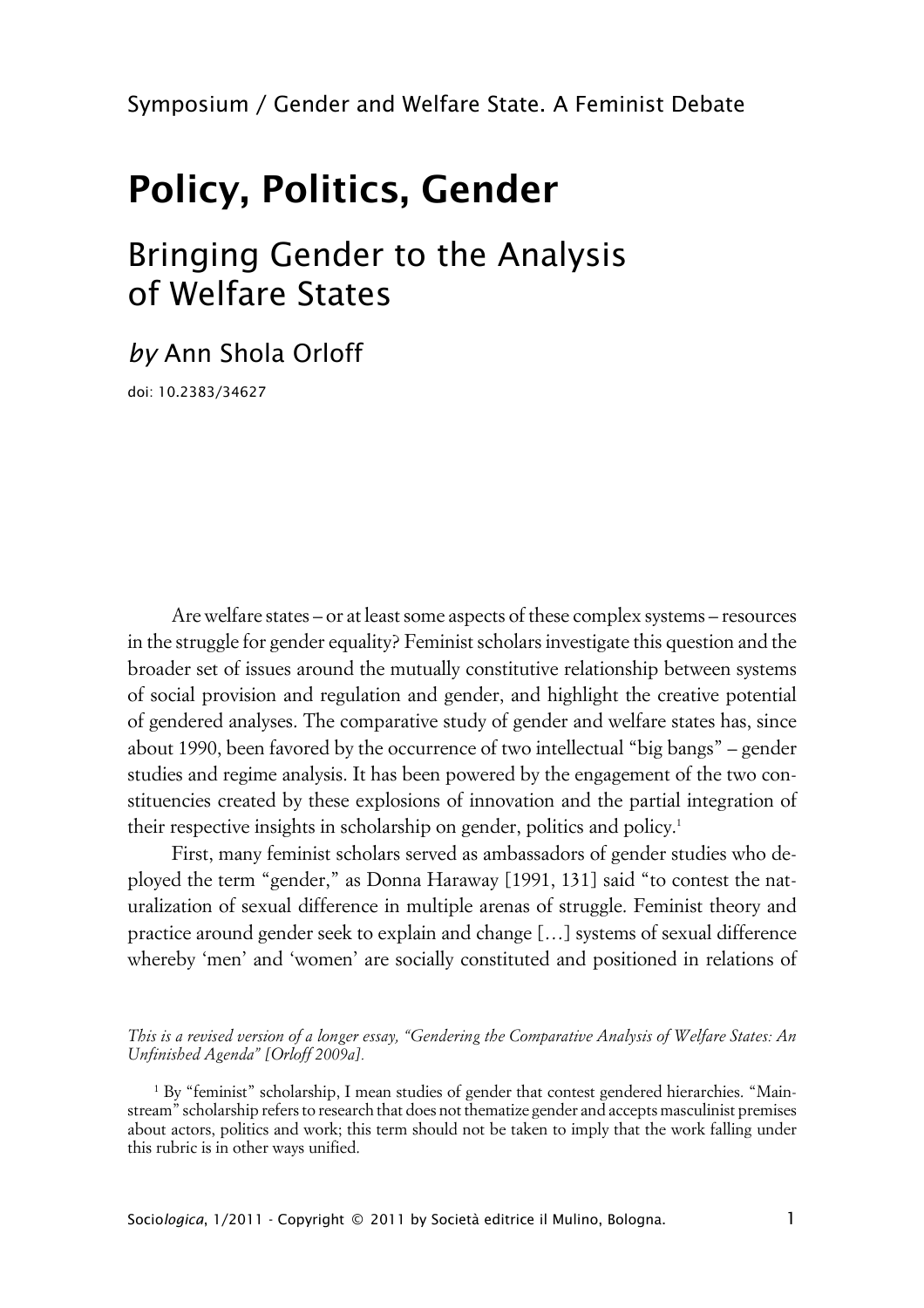hierarchy." Gender is not an attribute of individuals but a social relationship, historically varying, and encompassing elements of labor, power, emotion and language; it crosses individual subjectivities, institutions, culture and language [see, e.g., Connell 2002]. To achieve recognition that "gender matters," feminists have had to engage in a multi-faceted critique, including not only analytic concepts and theories specific to the study of social policy but also the social theories, methodologies, and epistemological presumptions underpinning this and other areas of political study [see, e.g., Orloff 2005].

Path-breaking work in the 1970s and 1980s established that gender is (in part) constituted by systems of social provision and regulation, and in turn, shapes them [for reviews, see O'Connor 1996; Orloff 1996]. In the 1990s and 2000s, conceptual innovations and reconceptualizations of foundational terms have been especially prominent in the comparative scholarship on welfare states, starting with gender, and including care, autonomy, citizenship, (in)dependence, political agency, and equality. It is impossible to see – much less to describe and understand – the mutually constitutive relation between gender and welfare states without these conceptual and theoretical innovations.

Second, studies of systems of social provision and regulation moved from essentially linear analytic modes – where welfare states more or less generous, for example – to configurational analyses of "regime types" or "worlds of welfare capitalism" in which variation was conceptualized as qualitative and multi-dimensional, resulting in clusters of countries with similar characteristics [Esping-Andersen *et al.* 2002; Orloff 2005]. Falsely universalizing (implicitly masculinist) analytic frames undergirded almost all comparative studies of welfare states, including Esping-Andersen's. This work stimulated gender scholars's creative reappropriations of the regime concept, expansions of notions of social citizenship rights and investigations of care services and shifting post-industrial employment patterns, leading to a revisioning of welfare states as core institutions of the gender order [see, e.g., Lewis 1992; O'Connor, Orloff, and Shaver 1999; Orloff 1993]. Mainstream analysts of social policy increasingly attend to certain aspects of gender relations, spurred by earlier waves of feminist scholarship and by obvious gendered changes across workplaces, families, and politics. Most focus on women's individual "differences" from men, in preferences, lifetime labor patterns and associated social rights [e.g., Esping-Andersen *et al.* 2002, ch.3]. Yet there has rarely been full "gender mainstreaming," for the mainstream still resists the deeper implications of feminist work, and has difficulties assimilating concepts of care, gendered power, dependency, and interdependency. Thus, the agenda of gendering comparative welfare state studies remains unfinished.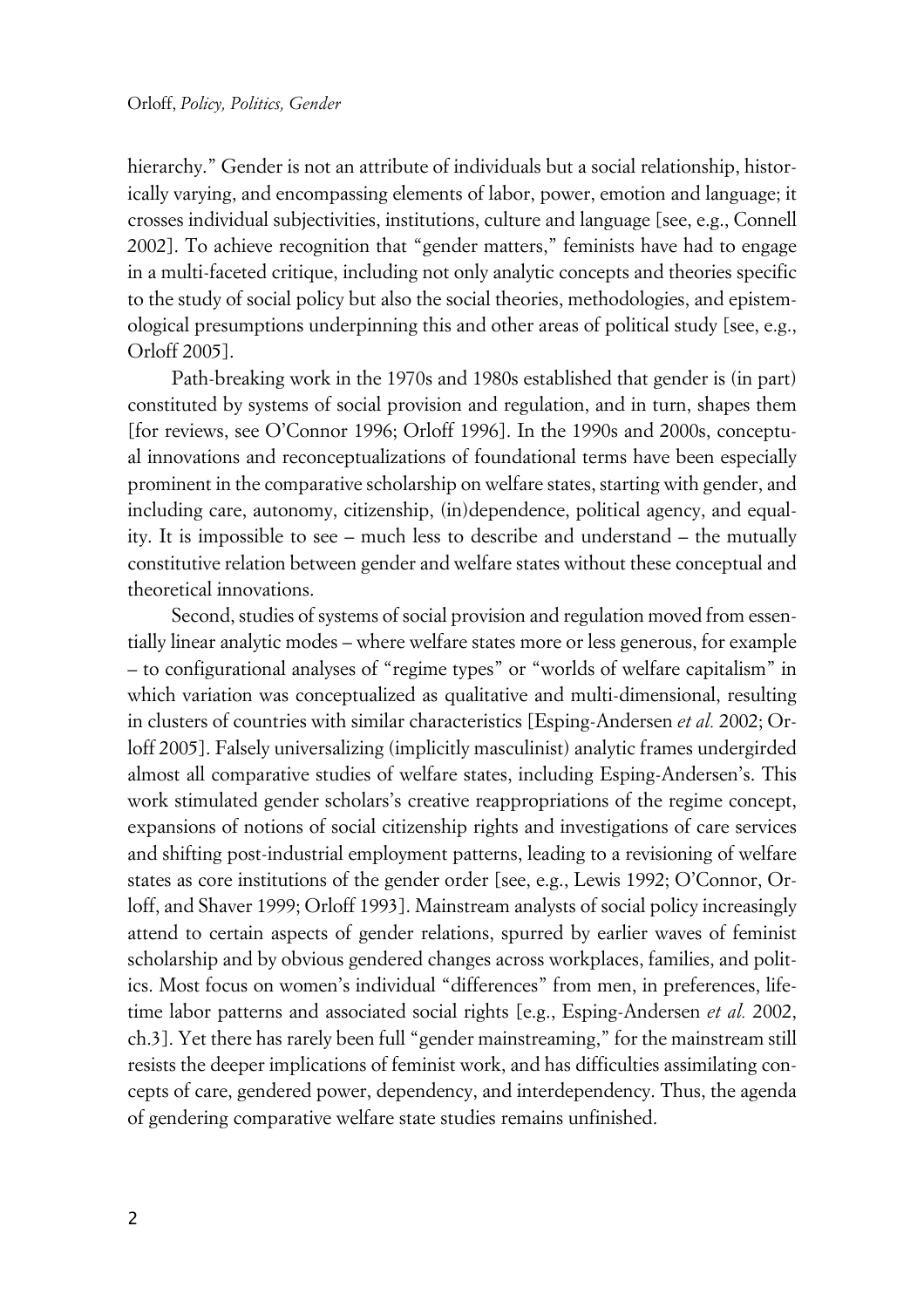## **xGender and Welfare States: Evidence for Mutual Influence**

In this section, I will focus on two clusters of empirical research which illustrate the mutual influence of gender relations and systems of social provision and regulation: first, work on welfare states and the gendered division of labor, employment, and caring labor (paid and unpaid), and second, work on the politics of gendered welfare states, including regimes, partisanship, political agency, and citizenship.

## x*Gendered Labor, Care, and Welfare States*

Care is central to many feminist understandings of gender and welfare [see, e.g., Daly and Lewis 2000; Folbre 2008; Glenn 1992]. Mainstream researchers address care principally as a question of women's differences from men (understood as the norm), and as a barrier to employment. In contrast, gender analysts consider care as a socially necessary activity, which is predominantly women's work, not a "naturally" feminine emanation of familial love, and usually linked with other forms of domestic labor [England 2005; Himmelweit 1995]. Providing care is the source of many of women's economic and political disadvantages in a wage economy and it underlines the centrality of "private" matters for women's disadvantages in political and economic life, but also offers as well distinctive gendered identifications, resources and ethical commitments.

Gender analysts of welfare states have stressed the linkages among specific gendered divisions of labor, models of family life, and social policy. For much of the post-World War II era, the dominant model supported by policy has been the nuclear family with breadwinning man and his wife, who performed the domestic and care labor, even if she was also employed. This arrangement is often called "traditional" although its full realization – particularly with widespread housewifery even among the working classes – was limited to the period between World War II and the early 1970s [Goldin 1990]. Welfare states also sustained men's advantaged position in labor markets, and did not ameliorate fully the economic and other vulnerabilities that attached to women's caregiving. We are now witnessing an ongoing "farewell to maternalism" [Orloff 2006] and shift to policies that support the "adult worker family," with both men and women expected to be in paid employment [Lewis 2001], yet significant gender differences around care remain [Daly 2011]. The increasing labor force participation of women and decline of the breadwinner household has transformed the organization of care across households, markets and welfare states. Non-familial care services, both marketized and public, have developed, but women still do a disproportionate amount of unpaid care and domestic labor. This leaves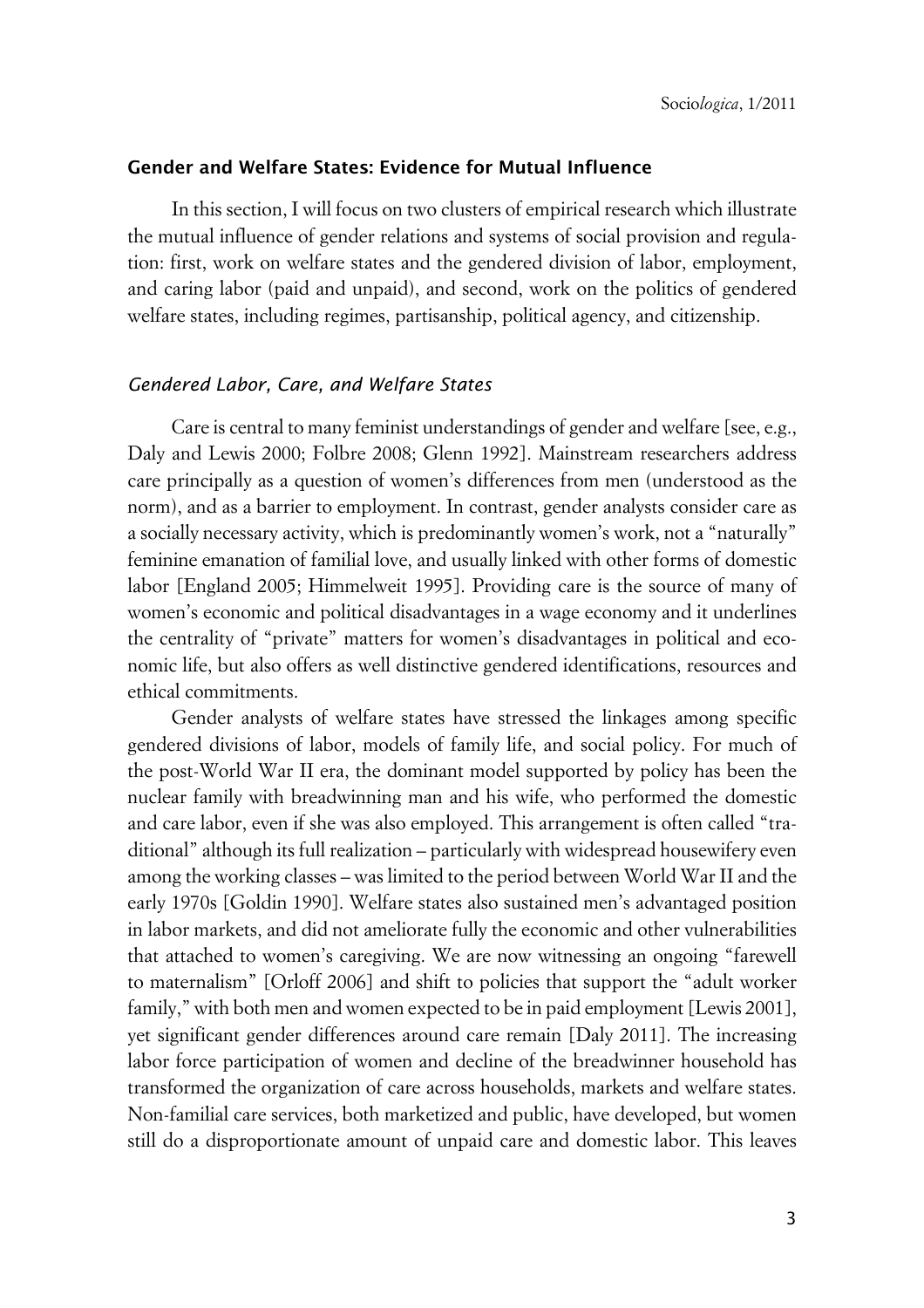the heart of the gendered division of labor undisturbed, particularly among heterosexual couples. Taking time to care imposes significant costs on caregivers unless social policy reduces them. "Crises of care" have emerged, as rising demands for care outstrip the supply of familial caregivers; the twin problems of care – for caregivers and for those who are cared for – present demands for social policy makers [Knijn and Kremer 1997]. Allowing for (paid) workers to have time to care is one challenge, while finding new supplies of care workers is another, to which some states have responded by encouraging immigration.

Women have entered employment for many reasons, and governments, particularly within the EU, are more interested in women's activation, partly to offset problems associated with an aging labor force and declining fertility among non-immigrant populations (the "racial" underpinnings of which can only be here noted). Across the developed world, mothers's participation rates are lower than fathers's, unless there are state or market-provided care services and/or other means of "reconciling" employment and family work. Even when mothers's participation rates equal fathers's, as in Norden, employment patterns differ, with women taking more parental leaves and working reduced hours [Leira 2002]. Women in many countries use part-time work or other means of reducing the intensity of standard employment as means for reconciling paid work with family responsibilities. Social and employment policies affect gendered employment patterns, as women are drawn into the labor force by differing combinations of service-sector employment (private or public), flexible labor markets, anti-discrimination laws, and/or part-time work; these explain women's relatively high employment rates in the Nordic countries, North America, the UK, and Australia, relatively lower rates in much of continental Europe and Japan, and increasing levels where policy has shifted, as in the Netherlands [Daly 2000; Estévez-Abe 2005; Gottfried and O'Reilly 2002; Lewis, Knijn, Martin and Ostner 2008; O'Connor *et al.* 1999].

The availability of public child care services is significant for mothers' employment, and is related to gendered divides between public and private and to gendered ideologies about mothering and its potential compatibility with paid employment, which may differ across groups of women [see, e.g., Orloff 2006; Roberts 1995]. The Nordic countries have defined the provision of care as a public activity, linked to children's well-being and gender equality, both understood to imply mothers's employment. In contrast, until very recently, the care of children has been understood to be the province of the family in the UK, most of the continental European countries, and Japan, while in North America, care is considered best left to private "choice," reflecting politically-dominant liberalism [Michel and Mahon 2002; O'Connor *et al.* 1999]. In the US, state provision has been all but ruled out, yet mothers have been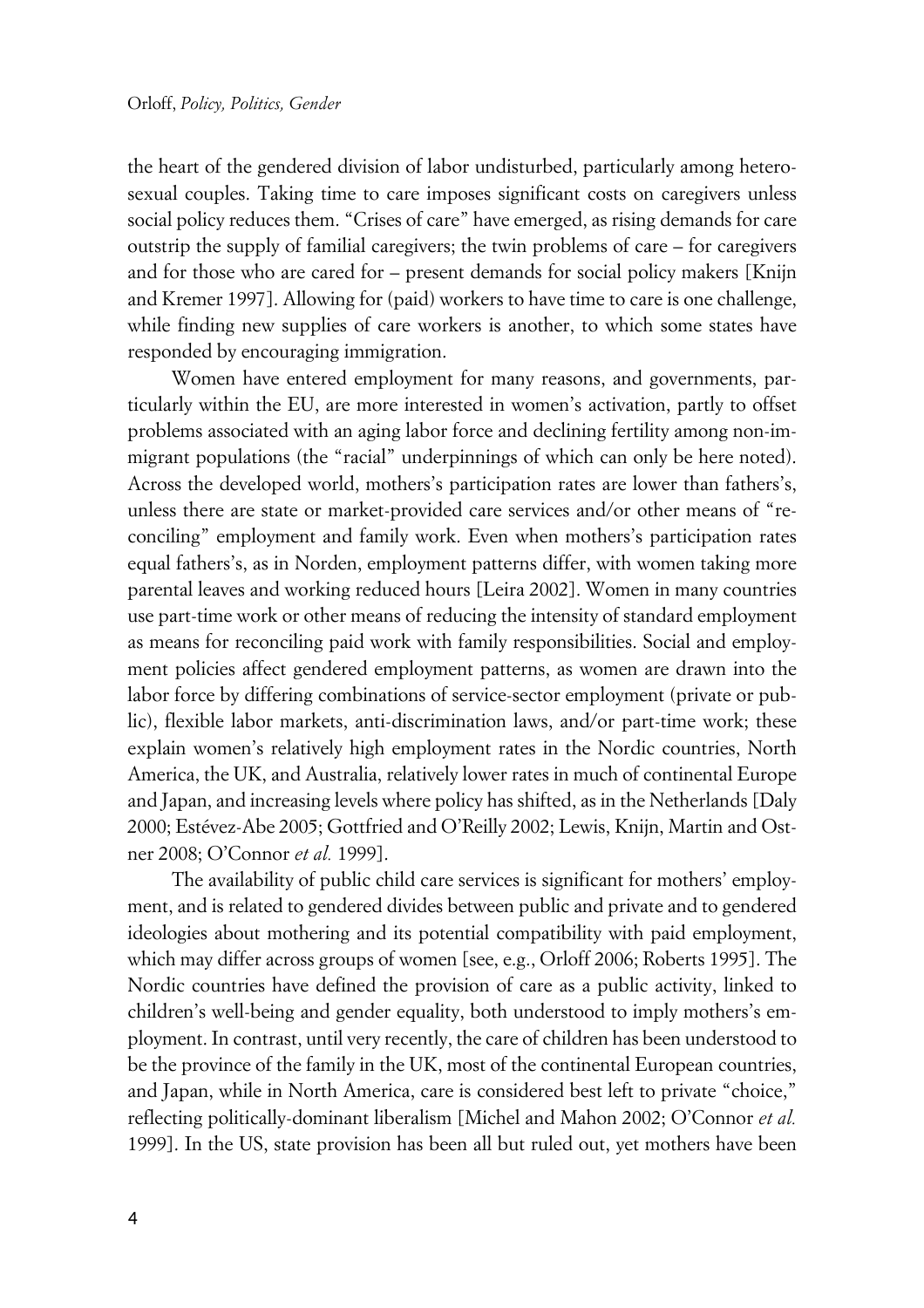able to find private care services, albeit of uneven quality [Morgan 2005; Orloff 2006]. Elder care has also been examined vis-a-vis the private/public rubric, but patterns differ somewhat from child care; the Nordics are consistent in offering public services for both, the US for neither, while other countries have a varying mix [see, e.g., Antonnen and Sipila 1996]. Care services and policies, in Europe especially, have been changing rapidly in the 2000s, with the expansion of elder and child care services, payments for informal care, and paid leaves [Lewis 2006; Michel and Mahon 2002; Ungerson 2004]. These shifts reveal the construction and transformation of publicprivate divides as a critical moment in the gendering of welfare, fixing (temporarily) which needs may be addressed through public social policy, and which are to be left to the family, charity or the market [see, e.g., O'Connor *et al.* 1999].

Women more than men shape their employment behavior around the requisites of caregiving (and, to a lesser extent, domestic work). However, taking time out of the labor force to do unpaid care and cleaning work in families – even when it does not add up to full-time and lifelong housewifery – imposes costs on caregivers, notably lifelong lower incomes and pension entitlements, economic dependency and vulnerability to poverty [see, e.g., England 2005; Hobson 1990]. Employment reduces women's vulnerability and dependency but does not eliminate it: mothers suffer a "motherhood wage penalty" and a "long-term gender earnings gap" in most countries [see, e.g., Misra, Budig, and Moller 2007; Waldfogel 1997]. Some of these economic disadvantages occur due to women's time spent out of the labor force or working part-time, but there is still a residual [wage] penalty for being a mother due to effects of motherhood on productivity and discrimination by employers against mothers in hiring and promotion [England 2005]. Moreover, *paid* care work – disproportionately done by women, is worse paid, all else equal, than other types of work. Continental European women report the highest gaps, North American women report intermediate levels and Nordic mothers's wages are closest to men's wages, at least partly due to policies supporting mothers' employment [see, e.g., Misra *et al.* 2007].

The relatively higher poverty rates of lone mothers (even if employed) and elderly widows in most rich democracies attests to the continuing vulnerability of caregivers if they find themselves without access to men's incomes. As Barbara Hobson [1990] points out in her ingenious application of Hirschmann's "exit, voice, loyalty" framework to women's situation in marriage, the conditions of lone mothers – importantly shaped by citizenship rights – affect married mothers as well, for they reflect something of what their "exit options" would be; the better the situation for solo mothers, she argues, the more power partnered women have. Solo mothers have served as a "test case" of the extent to which welfare states address women's economic vulnerabilities; their poverty is alleviated – to a limited extent – only by generous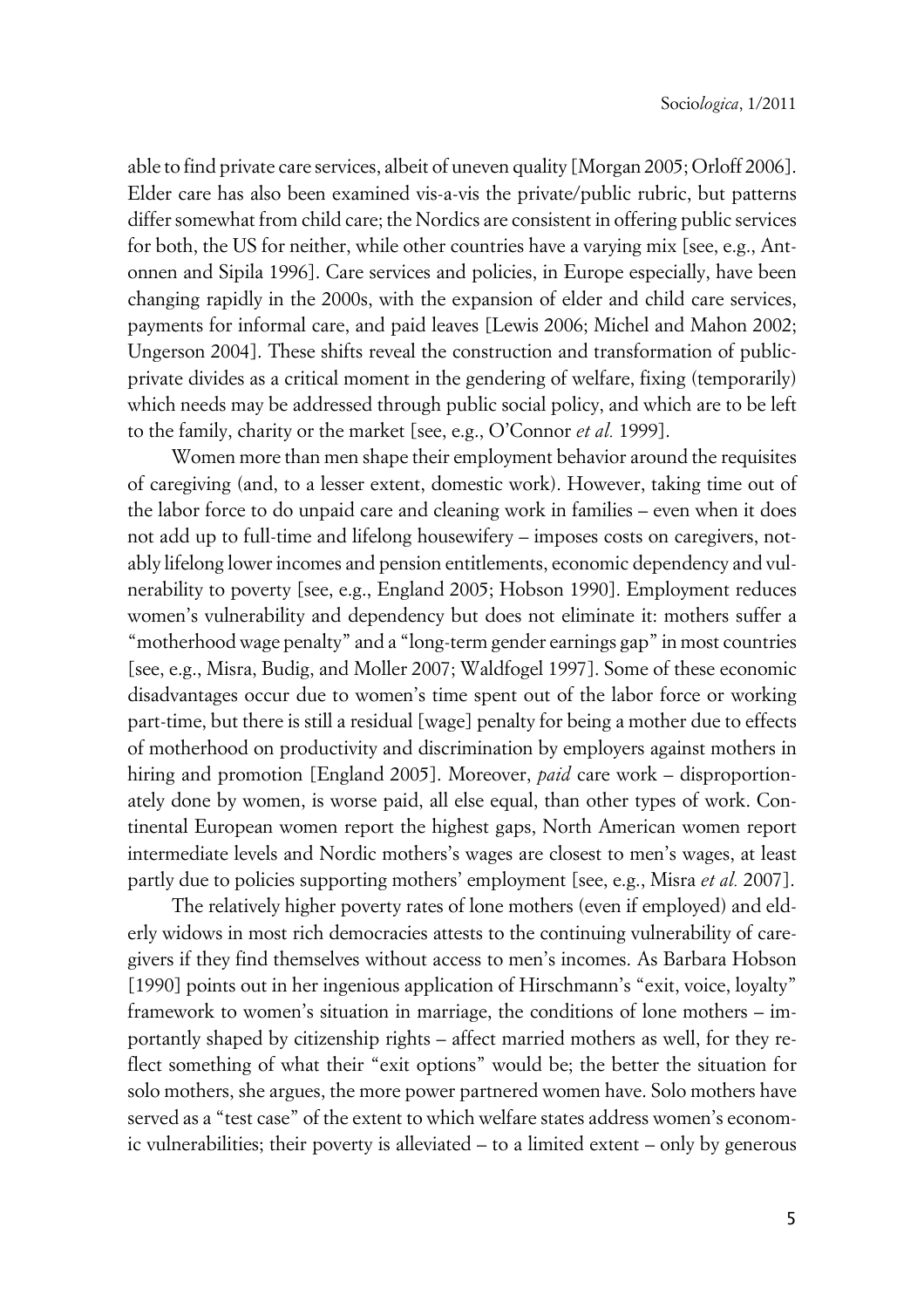welfare programs (e.g., in the Netherlands prior to mid-1990s welfare reforms) or employment supported by care services (e.g., in France), and in best-case scenarios, a combination of these (e.g., in the Nordic countries) [Christopher 2002; Kilkey and Bradshaw 1999]. Thus, where welfare is not generous and employment support is left to market sources, solo mothers's relative poverty remains high.

The social organization of care affects also the quality of women's employment as reflected in women's access to positions of authority and other traditionally masculine occupations (which are advantaged relative to feminine ones [Charles and Grusky 2004]). Gendered occupational segregation, both horizontal and vertical, occurs across the developed countries, but varies in extent and character. Notably, countries identified as "gender-egalitarian" in terms of lower gender gaps in wages and poverty feature higher-than-average levels of occupational segregation. Mandel and Semyonov [2006] identify a "welfare state paradox," in which well-developed welfare states increase women's labor force participation – by offering extensive services and leaves – but simultaneously may hinder women's access to desirable (masculine) jobs. They argue that employers will rationally discriminate against hiring women for "masculine" jobs, since women are far more likely to take leaves and short hours provisions than are men. Defenders of the Nordic model argue that critics ignore the gender-equalizing effects of drawing most women into the workforce, the relatively good conditions of female-dominated public-sector employment and relatively low gender wage gaps [see, e.g., Korpi 2000]. They note that horizontal segregation of jobs – that is, gender differentiation of labor – seems to be acceptable to democratic publics [Charles and Grusky 2004]; here is an instance of "preferences" shaped by the gendered division of labor and social policies. The Nordic model is defended for its beneficial effects on working-class women, but gendered inequalities do remain: women's access to elite positions, especially in the private sector, is limited, and occupational segregation is associated with some wage penalty. Care and some income equalizing, then, do not erase gendered disadvantages. In contrast, in the US, where wage gaps and solo mothers's poverty are relatively high, there are few policies geared to employed mothers's care needs, but sex segregation of occupations has been declining since the 1960s and "gendered authority gaps" are lower than in Scandinavia [Tomaskovic-Devey *et al.* 2006]. The relative gender-neutrality of liberal regimes or market economies seems to be favorable to women with high skills who are willing to pursue a masculinized employment pattern [Estévez-Abe 2005; Orloff 2006]. But what, then, happens to care? To ask is to undermine any notion that liberalism has the answers to gender equality, either.

Social policies recognize and offer institutionalized support to some models of caregiving and family organization while sanctioning others, complementing the role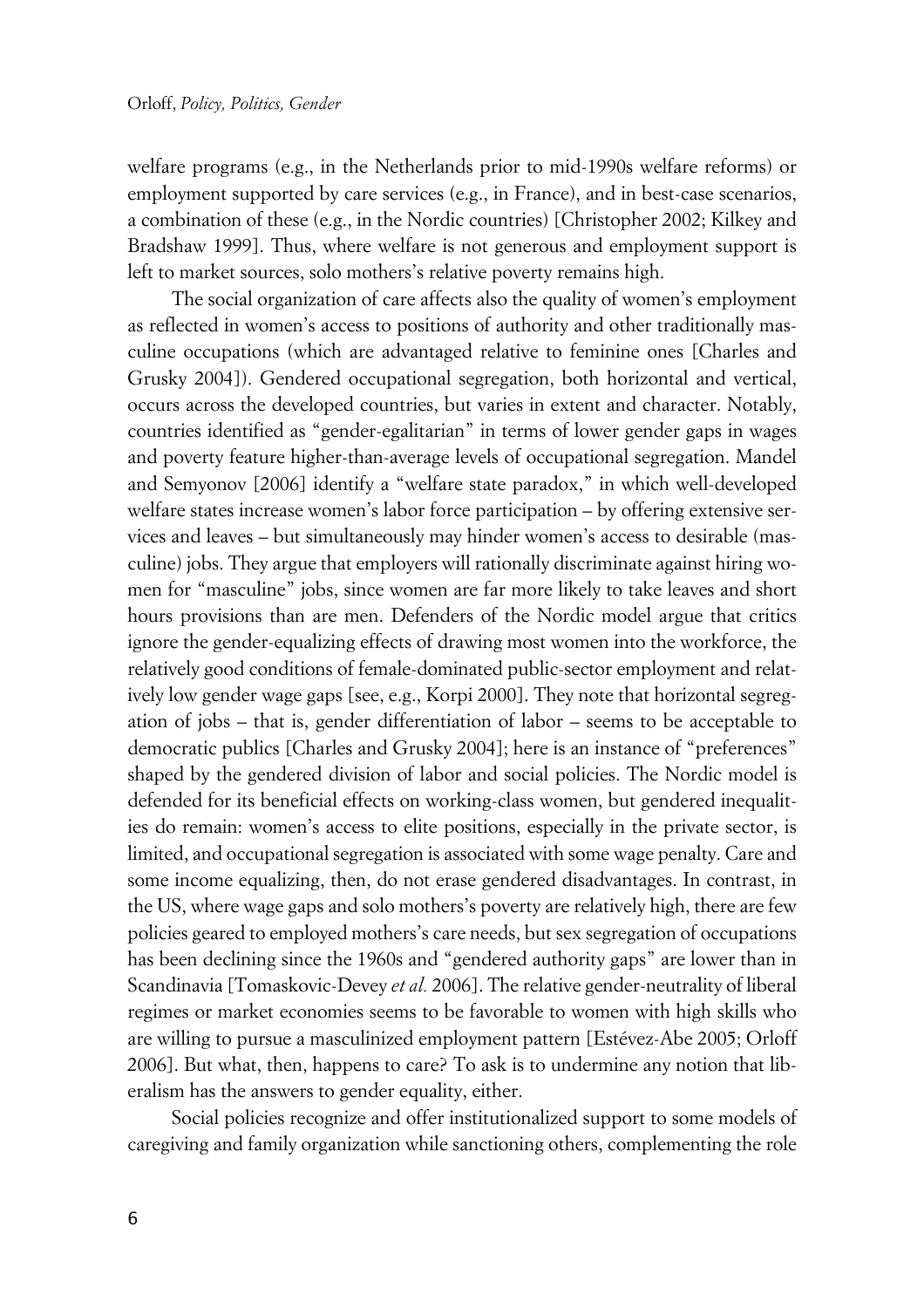of culture in shaping care practices [Kremer 2007; Pfau-Effinger 2004]. Given the changing landscape of gender across families, markets and states – including the decline of the male breadwinner and full-time maternal care as ideal and reality, and new demands for care, it is not surprising that significant debate has arisen around which models or ideals of gender, family, and care will be promoted by social policies. Mothers's employment is widely accepted, but many of the models in play simply modify the gendered division of labor to accommodate paid work with women's continuing responsibility for care work, as in "reconciliation" measures – part-time work and/or long maternity leaves – that produce something like a "one and a half" worker model, as in the Netherlands [see, e.g., Mutari and Figart 2001]. The ideal of the caregiving woman is also upheld in models of surrogate mothers's care (e.g., by nannies) and intergenerational care [Kremer 2007]; these have been important across continental Europe (with the partial exception of France, where this combines with professional children's education and care services [Fagnani 2006; Morgan 2006]). Feminists, but few others, address the continuing power imbalances these arrangements encourage.

Models inspired by gender egalitarianism, such as dual-earner/dual carer, focus on professional care and parental sharing, which allow mothers's employment but pose a challenge to ideologies of gender difference [Crompton 1999; Gornick and Meyers 2009; Kremer 2007]. Sweden, Finland, Iceland, and Norway have adopted the ideal of parental sharing alongside professional care services, and feature policy initiatives to increase men's caregiving work, such as parental leaves designed to encourage their participation, at best only partially successful – Denmark alone of the Nordics has reversed the trend toward "daddy leaves" although public services are prominent [Ellingsæter and Leira 2006; Hobson 2002]. Models emphasizing "choice," often linked to women's equality projects in contexts dominated by liberalism, might allow for pluralism among heterogenous populations as to which models of care and gender they prefer [Orloff 2009b]. In these cases, the extent of marketization and public subsidization determines whether choices are realizable, and how care quality and gender equality will fare [Orloff 2009b].

Some women's care sector jobs are professionalized, or at least unionized and relatively well-paid, but others are classic "bad jobs," and "racial" and ethnic dimensions of care work are foregrounded in many studies of paid care [see, e.g., Glenn 1992; Lutz 2008]. Moreover, caregivers from developing countries or poorer regions within the developed world migrate to the global North or its better-off regions to work for pay providing care to the households of employed women (and men) – in their homes or in service sector jobs; such migrants delegate their care responsibilities to kin [see, e.g., Hondagneu-Sotelo 2007]. Significant empirical and normative de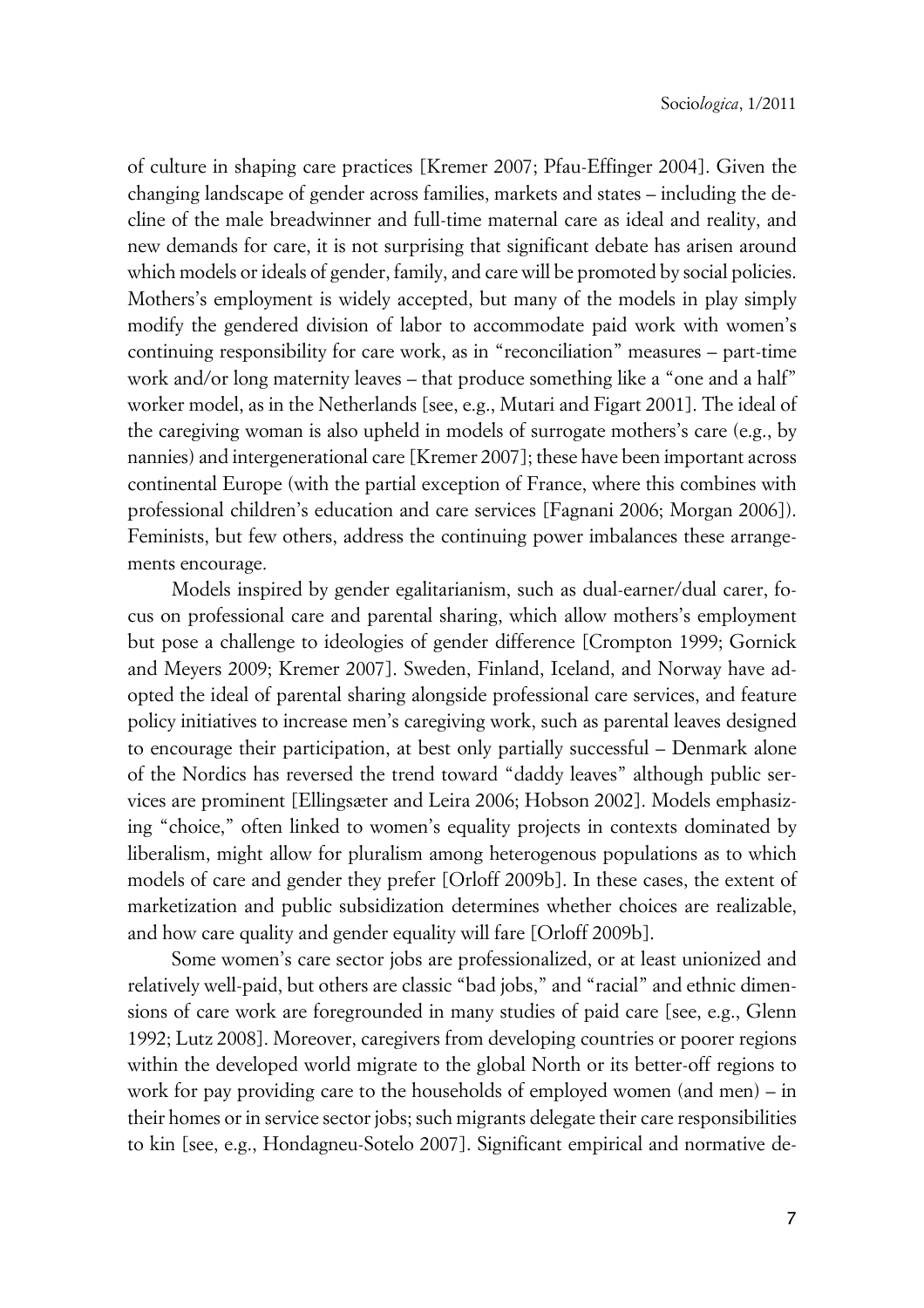bate concerns the use of immigrant labor for tasks that used to be carried out largely by housewives, focusing on whether such arrangements are inherently exploitative or if paid care work, at least potentially, can be made into "good jobs" [Meagher 2002; Williams and Gavanas 2008].

In most discussions of welfare states and care, men are simply absent [but see Kershaw 2006] – their capacity to take up employment and their lack of serious care responsibilities are assumed. Yet men increasingly do take up care, particularly of disabled spouses, but also of children. In the Nordic countries and the Netherlands, the share of fathers taking leave has been increasing even as the overall proportion of leave days taken by men remains rather small as compared to women [Ellingsæter and Leira 2006]. Some men would take up more caregiving if they could, yet employers's gendered assumptions about their lack of encumbrances or demands for extremely long hours get in the way [see, e.g., Gornick and Meyers 2003]. Encouraging men's care – the parental sharing ideal – is critical for those who argue that future progress toward gender equality will come only by "making men more like what most women are now" – encumbered workers [Fraser 1994; Gornick and Meyers 2009; Orloff 2009b]. Many find this an attractive vision, but note the problems presented by nonmarital childbearing and marital instability (not all households have two adults to share work) and by employers's unwillingness to reshape employment around the needs of "encumbered" workers.

Gendered care and employment arrangements have implications for the quality and quantity of care. The principal care crisis in most of continental Europe stems from a lack of public or market services. Analysts agree that in the Nordic countries the quality of public care services is high and the working conditions of care workers are good; the only critique stems from questions of fiscal sustainability, since costs are also high – yet it is basically a political question as to whether subsidizing care is desirable. In the US, the provision of care is plentiful – but mainly marketized and unregulated, leading to stratification in the quality and costs of care. The choice, then, is a high level of public subsidy to overcome the problems, or tolerating inadequate or poor-quality care services. This is a question of politics.

### **xGender, Politics, and Social Policies**

Comparative studies of welfare states have taken for granted that "politics matters" since the 1970s. Since 1990, the concept of policy regime has dominated the study of social politics and welfare states, including gendered politics and policies. The policy regime approach offers a way to simplify descriptions of the complicated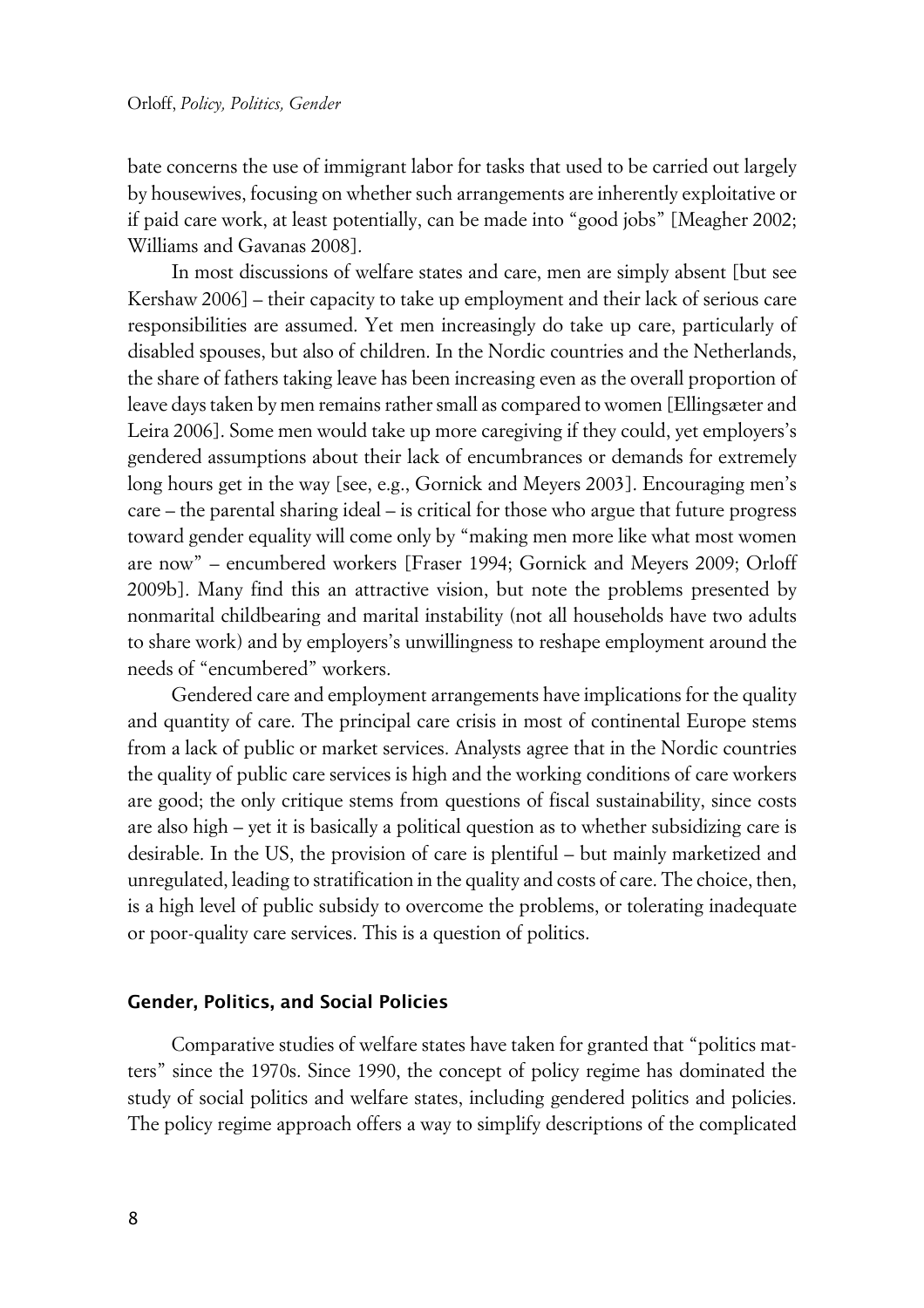patterns of variation through focusing on more or less coherent clusters of countries, "gendered welfare regimes," characterized by the logic of the male breadwinner, models of motherhood or extent to which the personal autonomy of women as well as men is supported [see, e.g., Bergqvist 1999; Lewis 1992; Lewis 2001; Orloff 1993]. The regime concept, whatever one thinks of specific analyses using this rubric, has some attractive qualities: it brings together a number of dimensions: class coalitions expressed through enduring partisan alliances, state formation, structure and administrative capacities; and the organization of welfare across major arenas of collective life – states, markets, families, civil society. The advantage of simplification is perhaps now lost with the relentless profusion of typologies – including quite a few focusing on gender.

Regime analyses have been important for understanding the topography of variation in welfare states, yet the typology-based analyses these have often spawned have probably reached the point of diminishing returns. Deepening knowledge of the relations between politics and gender, we might pursue somewhat different strategies: continue to work with the regime concept, with a focus on the articulation of policies and shorn of typologizing as a principal concern, as O'Connor, Orloff and Shaver [1999] suggest. Regime types can be seen as distinctive political-institutional opportunity structures, producing historically- and nationally-specific sets of interests, goals, identities, coalitions, administrative capacities, and definitions of problems and categories that influence social politics in path-dependent ways – policy creates politics. By examining the *articulation* of different policies, more accurate pictures of the effects of systems of social provision emerge. Single logics, or multiple and possibly competing logics are institutionalized in different parts or levels of states. Alternatively, one might disaggregate the regime concept – into driving forces, mediating institutions, and outcomes – to investigate specific components in a causal analysis [Korpi and Palme 1998].

Korpi [2000] links the predominance of different political parties in the postwar years with different "family policy models" that reflect ideals about care arrangements, family types (dual-earner or "traditional"), and preferred institutions for delivering support – states, families, or markets. Social-democratic parties, sometimes helped along by affiliated women's movements, have embraced the model of dualearner families, and women's equality via employment (especially public jobs) and public care services [see also Huber and Stephens 2000]. Left partisan predominance is consistently associated with high spending welfare states and large state sectors, public services, generous and decommodifying benefits. In countries dominated by social-democratic parties, universal coverage, individual entitlement to benefits and redistributive structures are particularly advantageous for many women.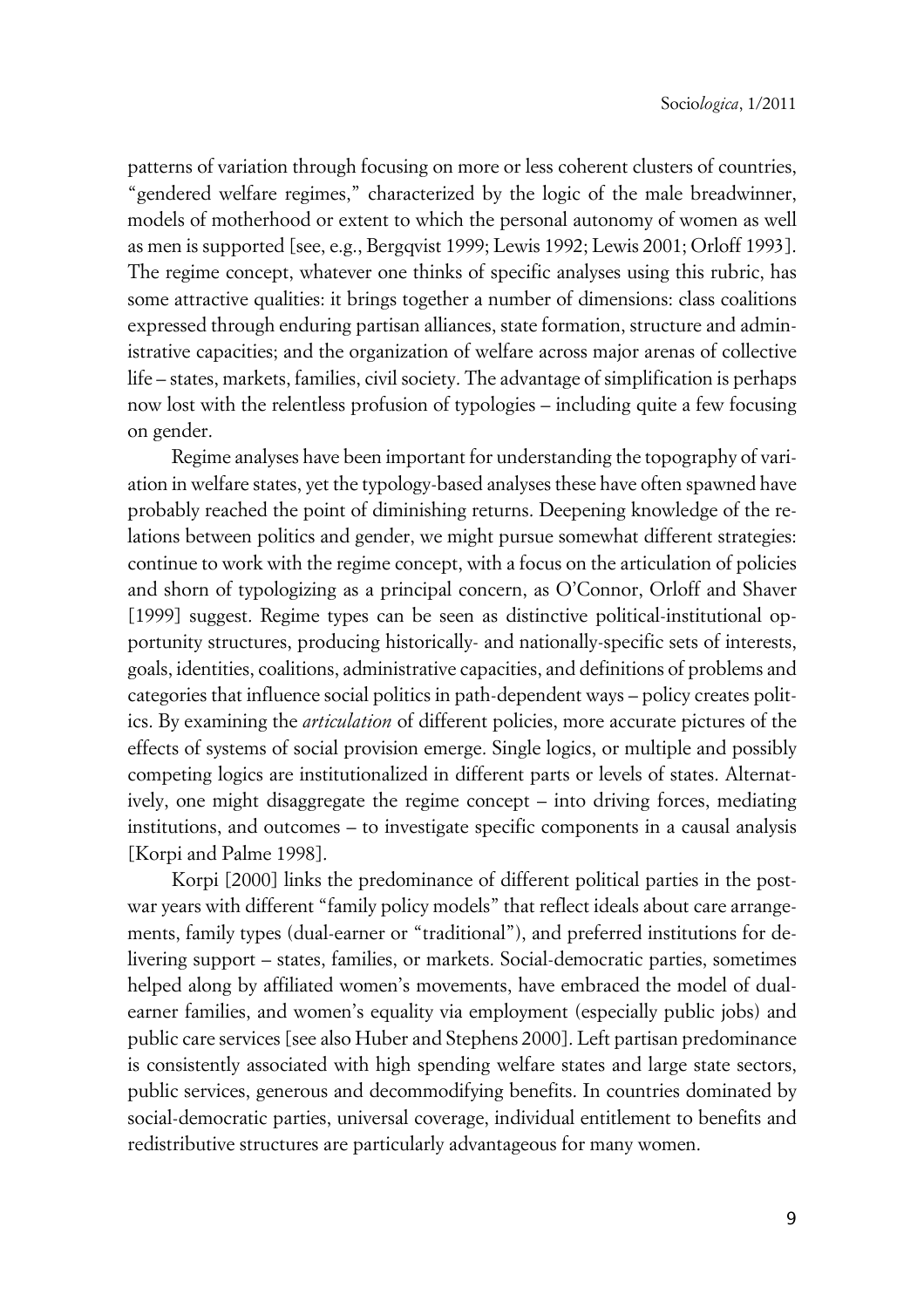Korpi, Ferrarini, and Englund [2010] develop an historic account of partisan differences that led to differentiation in gender policies from relatively similar starting-points, with low levels of support to either traditional families or to dual earning and caring, in the 1950s. They argue that, since about 1970, driven by partisan politics as well as by women's movements, most countries have moved in one of these two directions, generating three relatively clear-cut clusters of countries. With high values on traditional-family support but relatively low values on dual-earner and dual-carer support, Austria, Belgium, France, Germany, Italy, and The Netherlands form a cluster. During the postwar period, these six countries have all had influential Christian-Democratic parties. Distinguished by the highest values on dual-earner support as well as relatively well developed dual-carer support, Denmark, Finland, Norway, and Sweden share what can be described as a dual-earner/dual-carer model. As is well known, left parties were very influential, and women's movements were quite strong as well. With low degrees of policy support for either type of family, they find eight countries: Australia, Canada, Ireland, Japan, New Zealand, Switzerland, United Kingdom, and United States. They note that this otherwise heterogeneous group has in common that they abstained from developing claim rights associated with either traditional-family policies and dual-earner policies; non-decisions leading to abstention from change can result from combinations of many different factors.

Many welfare-state researchers indeed assume that the left is more favorable to gender equality measures than is the right, but this depends partly on how "equality" is defined. Is it tied to combating poverty and supporting a large public sector, which provides services allowing women more easily to enter employment and jobs for women? This definition sticks with an essentially socialist perspective on "the woman question," linking women's emancipation to class struggle. Left-right partisan cleavages do map onto gender politics, but there are more diverse and expansive definitions of gender equality or women's emancipation, stressing participation and political freedom, equal opportunity and entrepreneurship, or the creation of autonomous women's spaces. Feminist social policy researchers, too, have been more willing to grant the advantages of the social-democratic model, perhaps leading to an underappreciation of the pathways by which liberalism is connected to gender equality, as with equal-opportunity legal and regulatory frameworks [O'Connor *et al.* 1999; Orloff 2006; Orloff 2009b].

Conversely, the dominance of the political right has been associated with policies less encouraging for gender equality. The distinctions between secular and religious right parties, or liberal and conservative regimes, have emerged as quite significant for gender. Religious parties have been the principal exponents of subsidiarity and "traditional" gender ideology in the form of "familism," which is compatible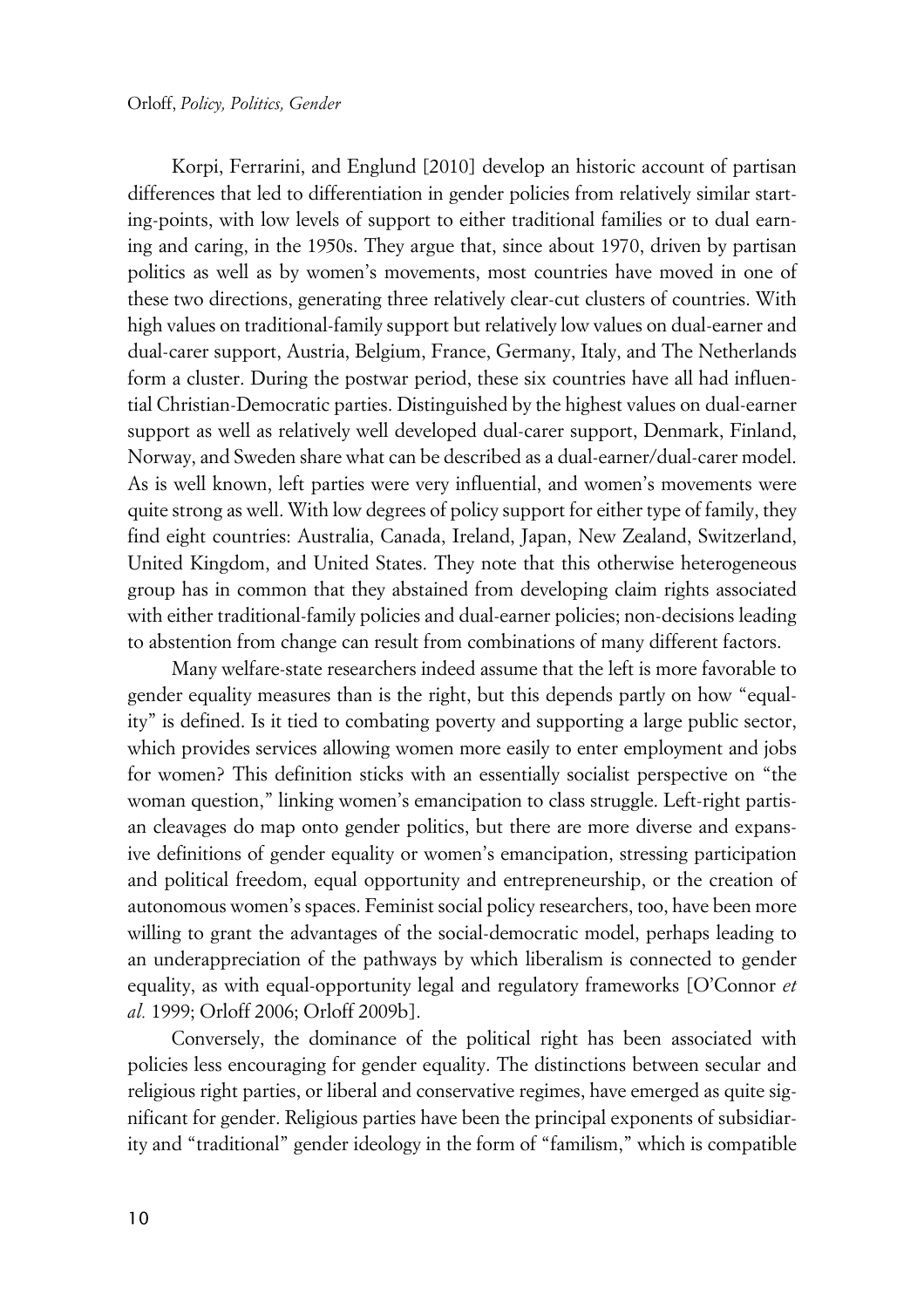with state spending, but supports families in forms that reinforce breadwinner/caregiver models and block autonomy-enhancing provision [see, e.g., Korpi 2000; Saraceno 1994]. Morgan [2006] argues that the way in which religion was incorporated into modern politics in the Nineteenth century is key to explaining later support for maternal employment policies, potentially significant for feminist politics. In Sweden and France, religious forces were early subordinated to secular ones and played less of a role in shaping family and social policy than in continental Europe; an activist role for the state in welfare and education was accepted. Religious forces, unsubordinated to the state, were stronger in the Netherlands, leading to institutionalized support for welfare provision by the religious pillars, and in the US, where private welfare provision prevailed.

Secular right parties are mainly concerned to restrict state spending and public services. Neo- and "traditional" liberals are not necessarily hostile to women's employment, and have been uninterested in offering alternatives to commodification; they do not favor social spending and state services to support women's employment, but prefer tax breaks for two-earner families. Yet leaving family support largely to the market has undercut "traditional" families as women are drawn into employment and men's prerogatives are unprotected by states, as in the US [Orloff 2006]. Regulatory measures, such as anti-discrimination legislation, have had more contradictory fates under secular right parties's dominance.

In the 1990s, innovative analyses of the development of modern social policy revealed the role of women, and, less often, men, as political actors pursuing specifically gendered goals, such as mothers's pensions or child care services, or men's "honorable" pension provision or family wages [see, e.g., Koven and Michel 1993; Orloff 1993; Pedersen 1993; Skocpol 1992]. Social policy concerns far more than questions of class, and varies by much more than relative generosity or extent of decommodification. Instead, gender joins class, nation, "race," religion, and other dimensions of power, difference and inequality to shape politics, in historically contingent and variable ways. For example, we see state officials's stakes in the production and regulation of nations or "races," citizens and soldiers; mens's concerns to gain or maintain family-supporting wages; women's interests in combating the economic dependency and poverty linked to their caregiving. Gendered actors may be identified with social movements – women's equality movements, "maternalists," or anti-feminist groups, or with political parties and state administrations, such as "femocrats," women in specialized gender equality units. With the expansion of supranational organizations, feminist and other groups have made strategic and tactical use of openings – such as the mandate for gender mainstreaming – at different levels of policy-making to press their demands [see, e.g., Lewis 2006; Walby 2004].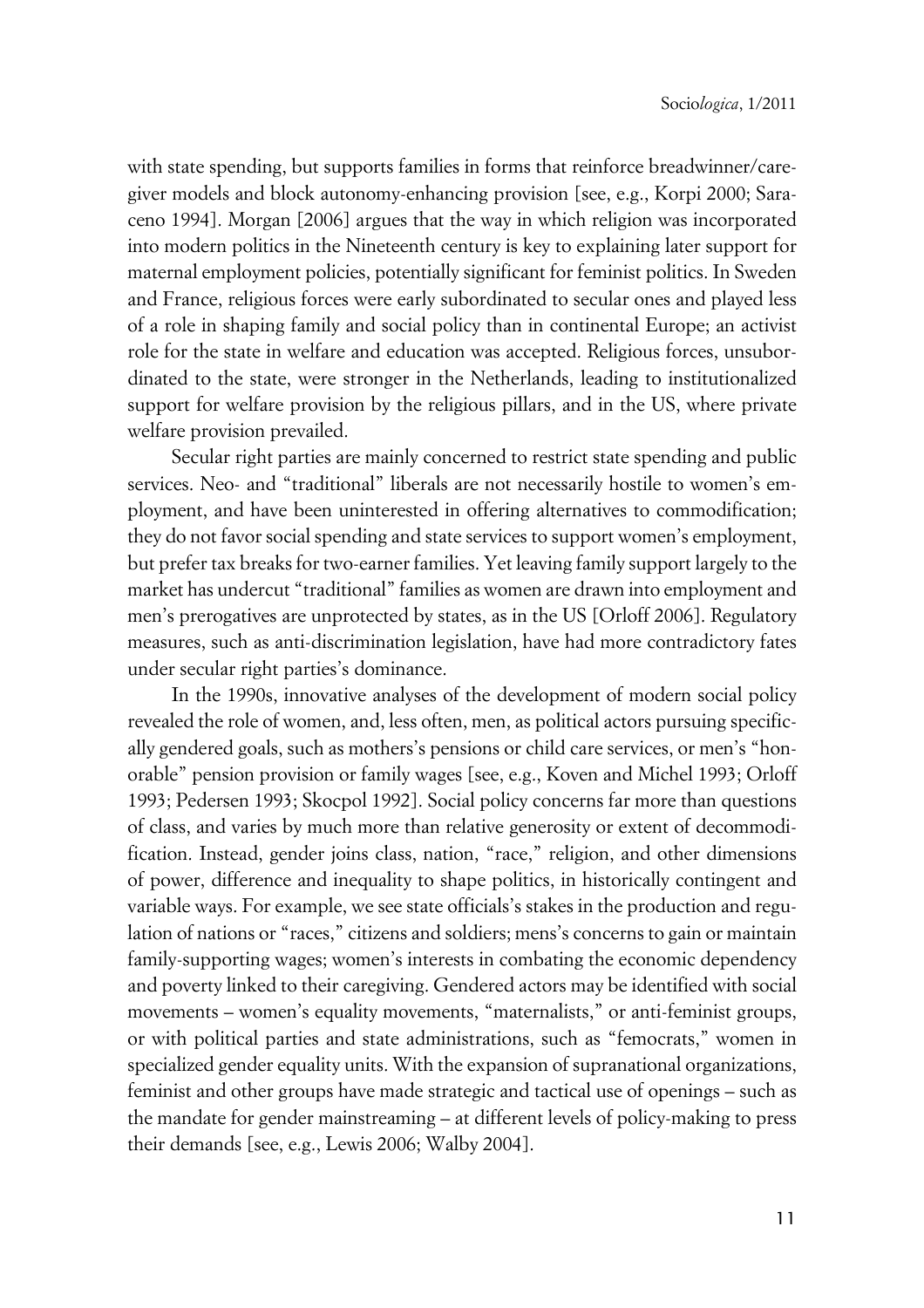Citizenship has long been understood in exclusively masculine terms, linked to a particular conception of political subjects: as rational, autonomous, unburdened by care, impervious to invasions of bodily integrity. Rational-actor models of behavior might predict that women will eschew caregiving so that they might avoid associated vulnerabilities, and one might interpret declining fertility levels in this light. Yet most women continue to have babies and to be invested in care, despite these costs – perhaps displaying an alternative "ethic of care," or an "amor fati" resulting from blocked opportunities.

If, as gender scholars contend, the need for care is inevitable, given humans's dependence in infancy and old age, and often in between, we must reassess conceptions of citizens and of political action. Women gained social rights before enfranchised men conceded the suffrage, and rights related to women's bodily self-determination are still contested. Women have also often differed from men in the kinds of citizenship rights they have demanded from welfare states; while working-class men may indeed aspire to "decommodification" – at least when unemployment is not a threat, many women have found that the right to formal, paid work may provide new resources and organizational capacities. Men's citizenship rights have been linked historically to military service and paid employment, and social citizenship rights are often complemented by special benefits – a "military welfare state," for soldiers and veterans, mostly men [Mettler 2005; Skocpol 1992]. Women citizens and feminist scholars have tried to expand the notion of social and political participation that undergirds citizenship rights to include mothering and care work, whether or not it is paid [Knijn and Kremer 1997; Lister 2003]. Drawing on the experiences of women's political action and an understanding of interdependency as the basic human condition, new citizenship rights essential to emancipation have been enunciated by gender scholars: capacities to form autonomous households [Orloff 1993]; "body rights" [Shaver 1994]; or rights to time to care, to be cared for, and a right *not* to provide care, which means that people must have rights to public services [Knijn and Kremer 1997].

Women's presence in politics has revolutionized policy. In the early Twentieth century, "maternalists" entered politics on the basis of "difference," made claims to citizenship based on their capacities to mother, and idealized a maternalist state that could care for its citizens, especially mothers and their children [Koven and Michel 1993; Skocpol 1992]. Many "maternalist" claims hewed closely to family wage ideologies (which imply women's economic dependence), while others showed linkages to nationalist projects of promoting the health of specific "races" or nations through attention to maternal and infant health [see, e.g., Bock and Thane 1991]. The different fates of maternal and infant protection programs across the developed world reflect as well their entanglements with the politics of reproduction, and thus to pro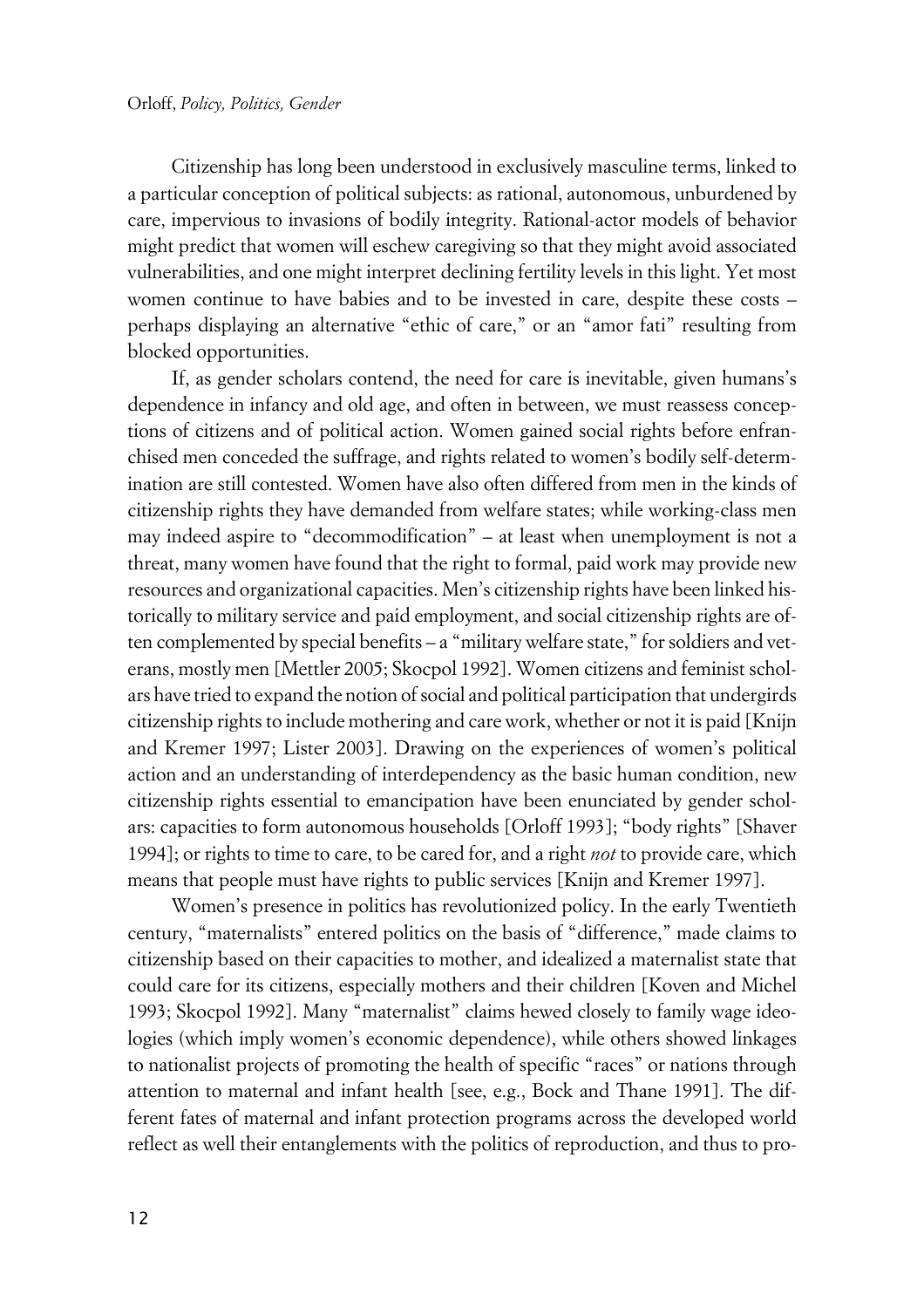natalism or anti-natalism (including who has a "right to a family"), and to questions of social closure, citizenship and the regulation of women's bodies (e.g., through legislation allowing or forbidding access to contraception and abortion). But some women reformers made claims for a "motherhood allowance" to be available to all mothers (not just widows), showing the potential radicality of maternalism, as activists aspired to economic independence and familial autonomy [see, e.g., Skocpol 1992]. (Men also organized in this era for policies that would support their preferred familial role as breadwinner, although this was usually done in the name of their status as workers [see, e.g., Pedersen 1993].)

Today, women's movements for gender equality press for policies to support women's employment, particularly anti-discrimination and affirmative action, parental leave, and child-care services [Michel and Mahon 2002; O'Connor *et al.* 1999, ch. 3], and higher proportions of women "holding key positions in governmental and political organizations" positively influences social spending and adoption of equality policies [Bolzendahl 2009; O'Regan 2000]. However, claims based on motherhood have not been abandoned but modified to accommodate women's wage-earning activities – many interpret the Swedish story as an essentially maternalist one of allowing working-class employed women to be mothers, which has since been expanded. Anti-feminist groups promote ideals of "traditional" gender institutions in marriage, sexuality and reproduction as more congruent with women's "need" to be protected. When women's groups and voting blocs are divided, as in Italy between socialist/secular and Catholic orientations, or anti-feminist movements are well-mobilized, the adoption of policies seen as promoting or supporting women's employment and public care provision, key planks of women's equality movements's programs, has been blocked. Yet as full-time housewifery declines, one may question how long anti-feminist traditionalism will last, especially as it runs afoul of neo-liberal mandates for women's activation or instrumentalist concerns with declining fertility. Even as feminism may have declined as a set of organized movements, many tenets of gender equality have been institutionalized, and new forms of feminist mobilization, linked to the continuing dilemmas of care and domestic work, and economic and political participation, and aimed at restructuring systems of social provision and regulation, have emerged.

## **xConclusion**

The transformation of mainstream scholarship by the full integration of gender analysis is necessary to understand the development of welfare states and capitalism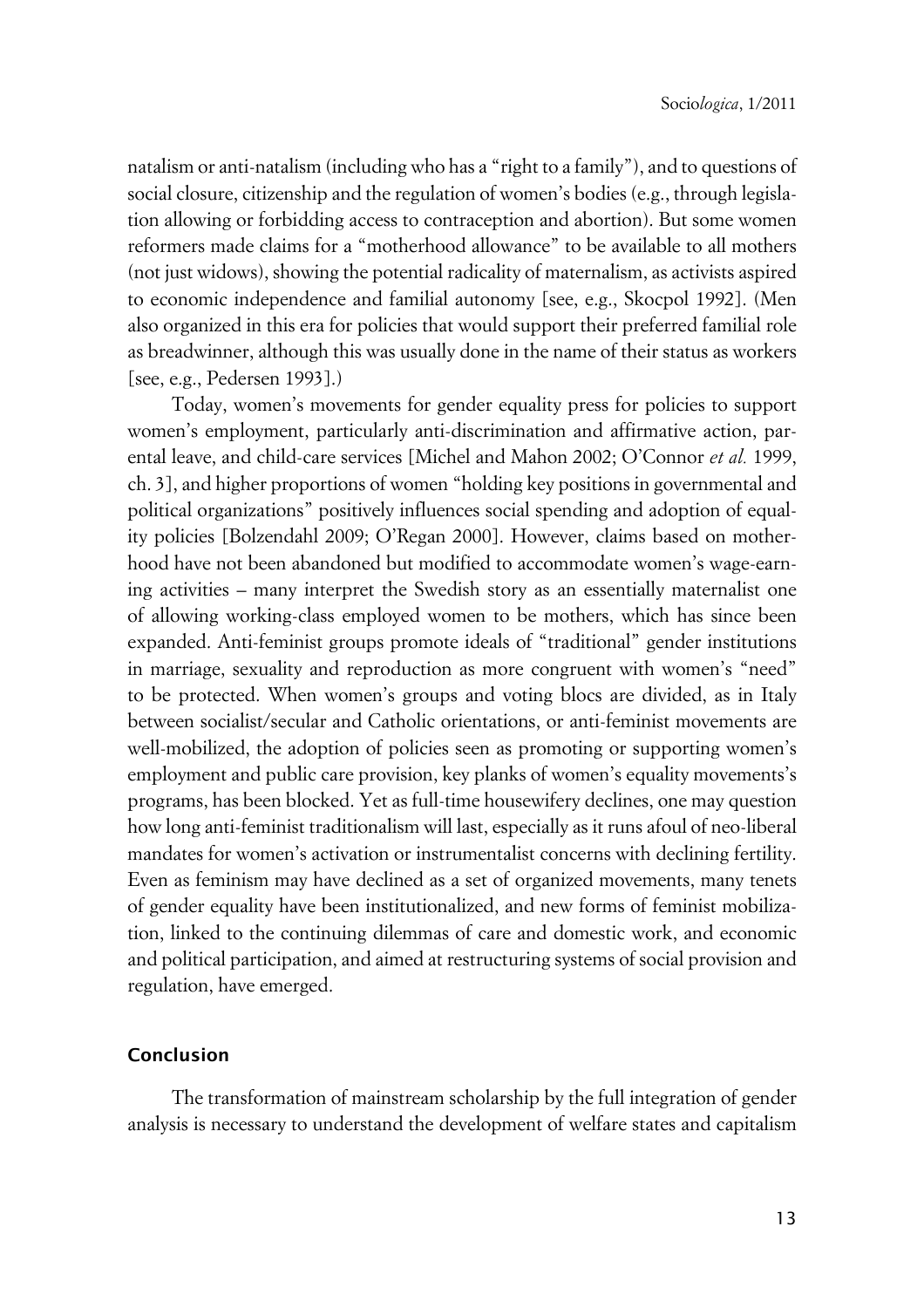as well as gender. Gender has been at the center of transformations of welfare states, families and capitalist economies. Social politics increasingly features issues related to gender: fertility, immigration, labor supply, the supply of care workers and services, taxes and mothers' employment; gender equality in households, employment and polity. Women's citizenship, political standing, and capacity to claim social benefits are increasingly based on employment or employment plus parenthood, and this implies that feminist politics is also being transformed, perhaps by bidding "farewell to maternalism" [Orloff 2009b]. Gendered insights – particularly around power and politics – radicalize and transform the comparative study of welfare states, and in the process remake theory, a necessary component of projects to ensure that systems of social provision promote equality and care – in other words, welfare, broadly understood.

## **References**

Adams, J., Clemens, E.S., and Orloff, A.S. (eds.)

- 2005 *Remaking Modernity: Politics, History, and Sociology*. Durham: Duke University Press.
- Antonnen, A., and Sipila J.
- 1996 "European Social Care Services: Is it Possible to Identify Models?" *Journal of European Social Policy* 6: 87-100.

Bergqvist, C.

- 1999 *Equal Democracies? Gender and Politics in the Nordic Countries*. Oslo, Norway: Scandinavian University Press.
- Bock, G., and Thane, P.
- 1991 *Maternity and Gender Policies: Women and the Rise of the European Welfare States, 1880s-1950s*. London-New York: Routledge.

Bolzendahl, C.

- 2009 "Making the Implicit Explicit: Gender Influences on Social Spending in Twelve Industrialized Democracies, 1980-99." *Social Politics* 16: 40-81.
- Charles, M., and GruskyD.B.
- 2004 *Occupational Ghettos: The Worldwide Segregation of Women and Men*. Stanford, Calif.: Stanford University Press.

Christopher, K.

2002 "Welfare State Regimes and Mothers' Poverty." *Social Politics* 9: 60-86.

Connell, R.

2002 *Gender*. Cambridge: Polity.

Crompton, R.

1999 *Restructuring Gender Relations and Employment: The Decline of the Male Breadwinner*. Oxford-New York: Oxford University Press.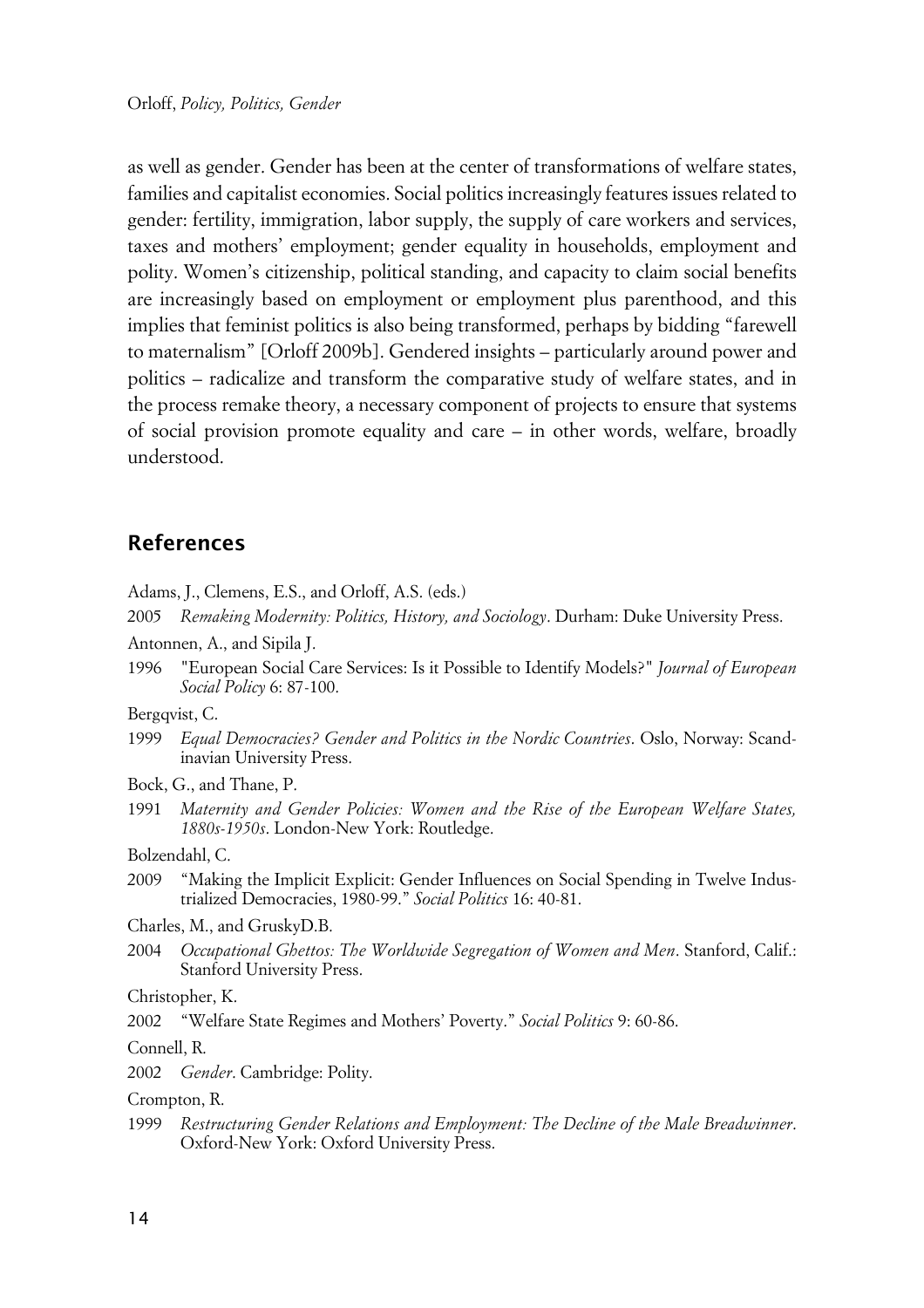Daly, M.

- 2000 "'A Fine Balance? Women's Labour Market Participation Patterns in International Comparison." Pp. 467-510 in *From Vulnerability to Competitiveness: Welfare and Work in the Open Economy*, edited by F.W. Scharpf and V.A. Schmidt. Oxford-New York: Oxford University Press.
- 2011 "What Adult Worker Model? A Critical Look at Recent Social Policy Reform in Europe from a Gender and Family Perspective." *Social Politics* 18.

Daly, M., and Lewis, J.

- 2000 "The Concept of Social Care and the Analysis of Contemporary Welfare States." *British Journal of Sociology* 51: 281-98.
- Ellingsæter, A.L., and Leira, A.
- 2006 *Politicising Parenthood in Scandinavia: Gender Relations in Welfare States*. Bristol: Policy Press.

England, P.

2005 "Emerging Theories of Care Work." *Annual Review of Sociology* 31: 381-99.

Esping-Andersen, G.

1999 *Social Foundations of Postindustrial Economies*. Oxford ; New York: Oxford University Press.

Esping-Andersen, G., Gallie, D., Hemerijck, A., and Myles, J.

2002 *Why We Need a New Welfare State*. Oxford: Oxford University Press.

Estévez-Abe, M.

2005 "Gender Bias in Skills and Social Policies: The Varieties of Capitalism Perspective on Sex Segregation." *Social Politics: International Studies in Gender, State & Society* 12: 180-215.

Fagnani, J.

2006 "Family Policy In France." Pp. 501-06 in *International Encyclopedia of Social Policy*, edited by T. Fitzpatrick, H. Kwon, N. Manning, J. Midgley, and G. Pascall. Abingdon-New York: Routledge.

2008 *Valuing Children: Rethinking the Economics of the Family*. Cambridge, MA: Harvard University Press.

Fraser, N.

1994 "After the Family Wage: Gender Equity and the Welfare State." *Political Theory* 22: 591-618.

Glenn, E.N.

1992 "From Servitude to Service Work: Historical Continuities in the Racial Division of Paid Reproductive Labor." *Signs* 18: 1-43.

Goldin, C.D.

1990 *Understanding the Gender Gap: An Economic History of American Women*. New York: Oxford University Press.

Gornick, J., and Meyers M.

- 2003 *Families that Work: Policies for Reconciling Parenthood and Employment*. New York: Russell Sage Foundation.
- 2009 *Gender Equality: Transforming Family Divisions of Labor*. New York: Verso Books.

Folbre, N.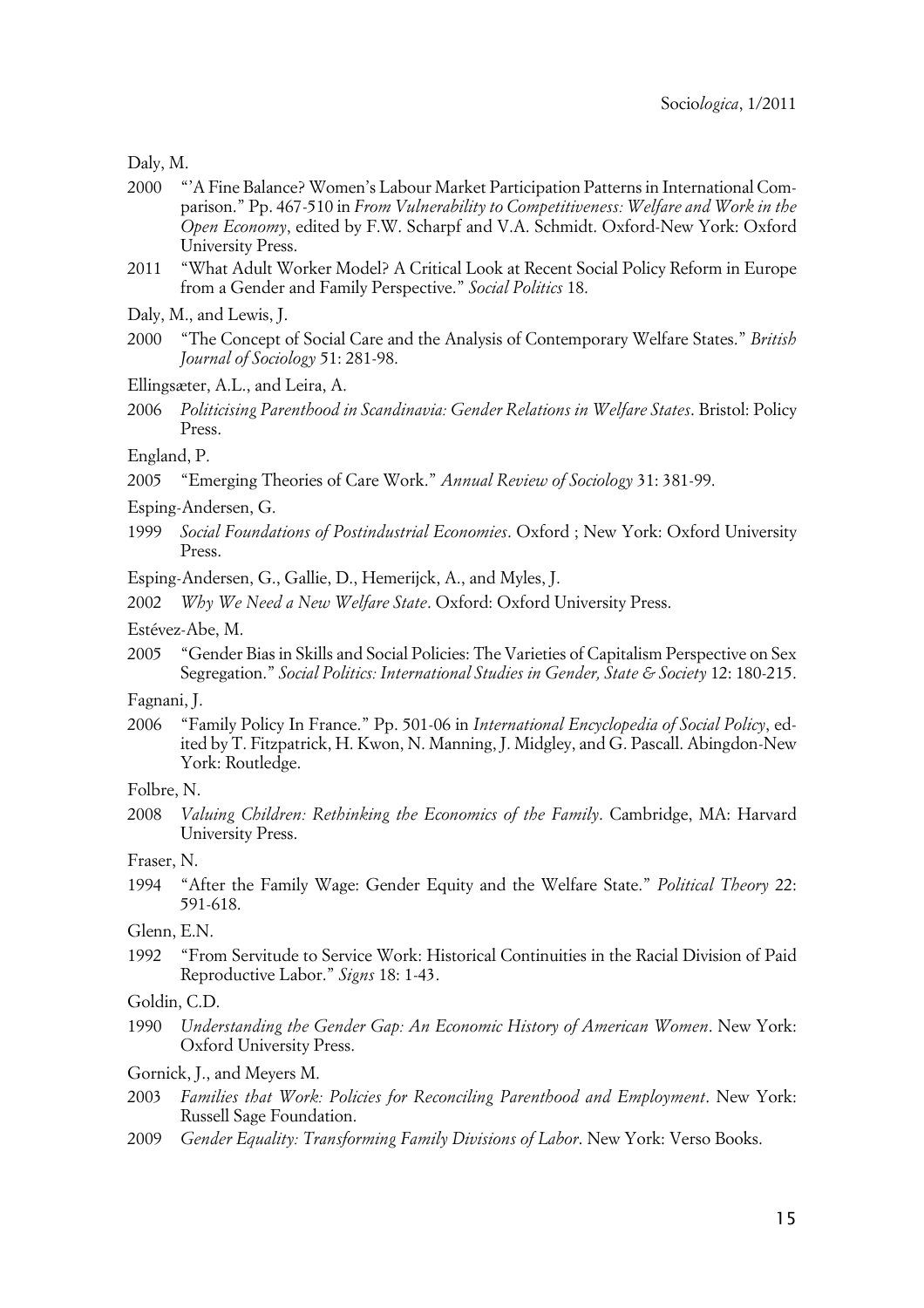- Gottfried, H., and O'Reilly J.
- 2002 "Reregulating Breadwinner Models in Socially Conservative Welfare Systems: Comparing Germany and Japan." *Social Politics* 9: 29-59.
- Haney, L.A.
- 2002 *Inventing the Needy: Gender and the Politics of Welfare in Hungary*. Berkeley: University of California Press.
- Haraway, D.J.
- 1991 *Simians, Cyborgs, and Women: The Reinvention of Nature*. New York: Routledge.
- Himmelweit, S.
- 1995 "The Discovery of 'Unpaid Work': The Social Consequences of the Expansion of 'Work.'" *Feminist Economics* 1: 1-19.

#### Hobson, B.

- 1990 "No Exit, No Voice: Women's Economic Dependency and the Welfare State." *Acta sociologica* 33: 235-250.
- 2002 *Making Men into Fathers: Men, Masculinities, and the Social Politics of Fatherhood*. Cambridge-New York: Cambridge University Press.
- Hondagneu-Sotelo, P.
- 2007 *Domestica: Immigrant Workers Cleaning and Caring in the Shadows of Affluence*. Berkeley: University of California Press.
- Huber, E., and Stephens, J.D.
- 2000 "Partisan Governance, Women's Employment, and the Social Democratic Service State." *American Sociological Review* 65: 323-342.
- Kershaw, P.D.
- 2006 "Care Fair: Choice, Duty, and the Distribution of Care." *Social Politics: International Studies in Gender, State & Society* 13: 341-371.
- Kilkey, M., and Bradshaw, J.D.
- 1999 "Lone Mothers, Economic Well-Being and Policies." Pp. 147-84 in *Gender and Welfare State Regimes*, edited by D. Sainsbury. Oxford-New York: Oxford University Press.
- Knijn, T., and Kremer, M.
- 1997 "Gender and the Caring Dimension of Welfare States: Toward Inclusive Citizenship." *Social Politics* 4: 328-361.
- Korpi, W.
- 2000 "Faces of Inequality: Gender, Class, and Patterns of Inequalities in Different Types of Welfare States." *Social Politics* 7: 127-191.
- Korpi, W., Ferrarini, T., and Englund, S.
- 2010 "Women's Opportunities Under Different Constellations of Family Policies in Western Countries: Inequality Tradeoffs Re-examined." in *Luxembourg Income Study working paper*.
- Korpi, W., and Palme, J.
- 1998 "The Paradox of Redistribution and Strategies of Equality: Welfare State Institutions, Inequality, and Poverty in the Western Countries." *American Sociological Review* 63: 661-687.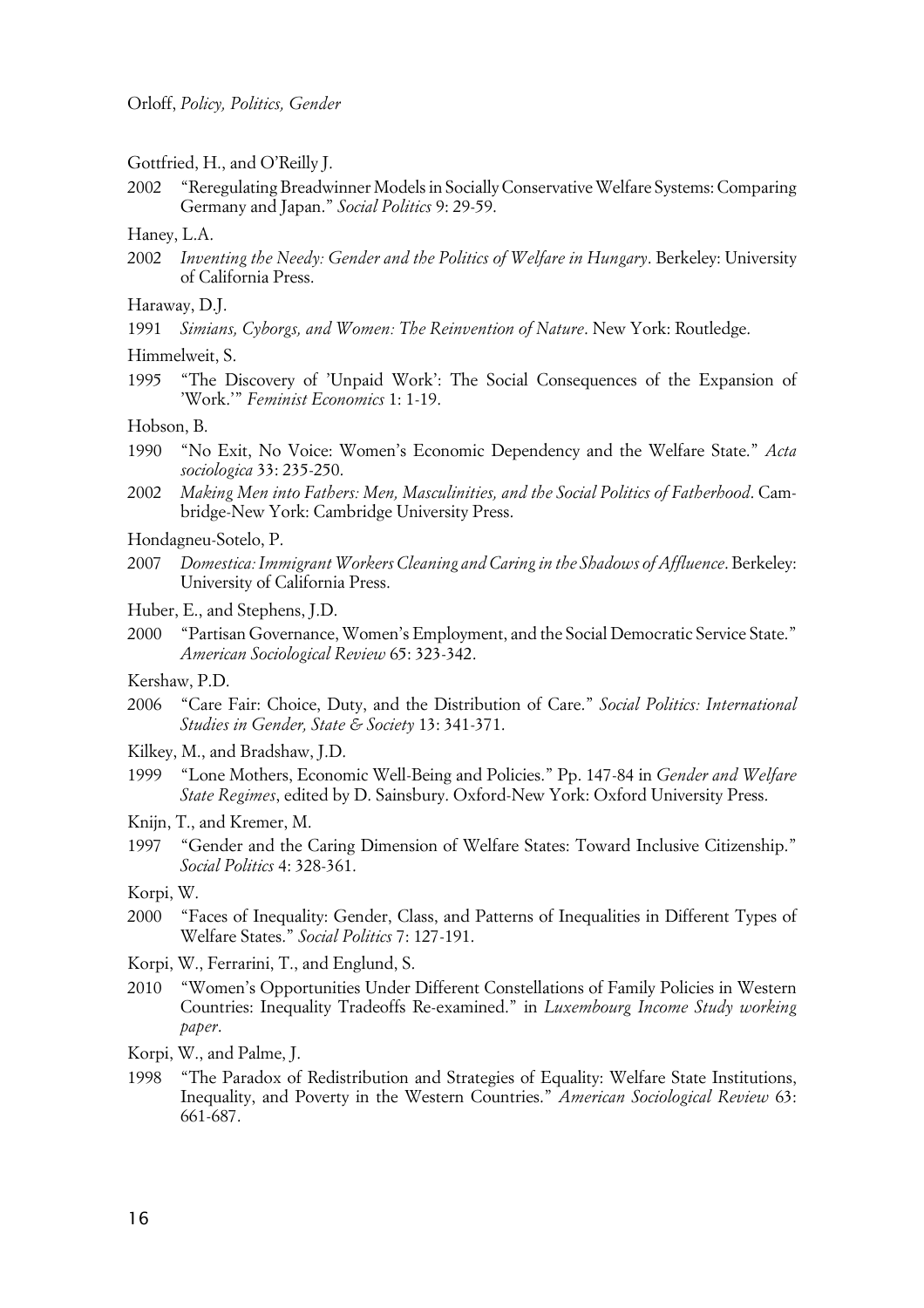#### Koven, S., and Michel, S.

1993 *Mothers of a New World: Maternalist Politics and the Origins of Welfare States*. New York: Routledge.

#### Kremer, M.

- 2007 *How Welfare States Care: Culture, Gender and Parenting in Europe*. Amsterdam: Amsterdam University Press.
- Leira, A.
- 2002 "Updating the "Gender Contract"? Childcare Reforms in the Nordic Countries in the 1990s." *NORA: Nordic Journal of Women's Studies* 10: 81-89.
- Lewis, J.
- 1992 "Gender and the Development of Welfare Regimes." *Journal of European Social Policy* 2: 159-173.
- 2001 "The Decline of the Male Breadwinner Model: Implications for Work and Care." *Social Politics* 8: 152-169.
- 2006 "Work/Family Reconciliation, Equal Opportunities and Social Policies: The Interpretation of Policy Trajectories at the EU Level and the Meaning of Gender Equality." *Journal of European Public Policy* 13: 420-437.
- Lewis, J., Knijn, T., Martin, C., and Ostner, I.
- 2008 "Patterns of Development in Work/Family Reconciliation Policies for Parents in France, Germany, the Netherlands, and the UK in the 2000s." *Social Politics* 15: 261-286.
- Lister, R.
- 2003 *Citizenship: Feminist Perspectives*. New York: New York University Press.
- Lutz, H.
- 2008 *Migration and Domestic Work: A European Perspective on a Global Theme*. Aldershot-Burlington: Ashgate.
- Mandel, H., and Semyonov, M.
- 2006 "A Welfare State Paradox: State Interventions and Women's Employment Opportunities in 22 Countries." *The American Journal of Sociology* 111: 1910-1949.
- Meagher, G.
- 2002 "Is It Wrong to Pay for Housework?" *Hypatia* 17: 52-66.

Mettler, S.

- 2005 *Soldiers to Citizens: The G.I. Bill and the Making of the Greatest Generation*. Oxford-New York: Oxford University Press.
- Michel, S., and Mahon, R.
- 2002 *Child Care Policy at the Crossroads: Gender and Welfare State Restructuring*. New York: Routledge.
- Misra, J., Budig, M.J., and Moller, S.
- 2007 "Reconciliation Policies and the Effects of Motherhood on Employment, Earnings and Poverty." *Journal of Comparative Policy Analysis* 9: 135-155.

Morgan, K.J.

2005 "The "Production" of Child Care: How Labor Markets Shape Social Policy and Vice Versa." *Social Politics* 12: 243-263.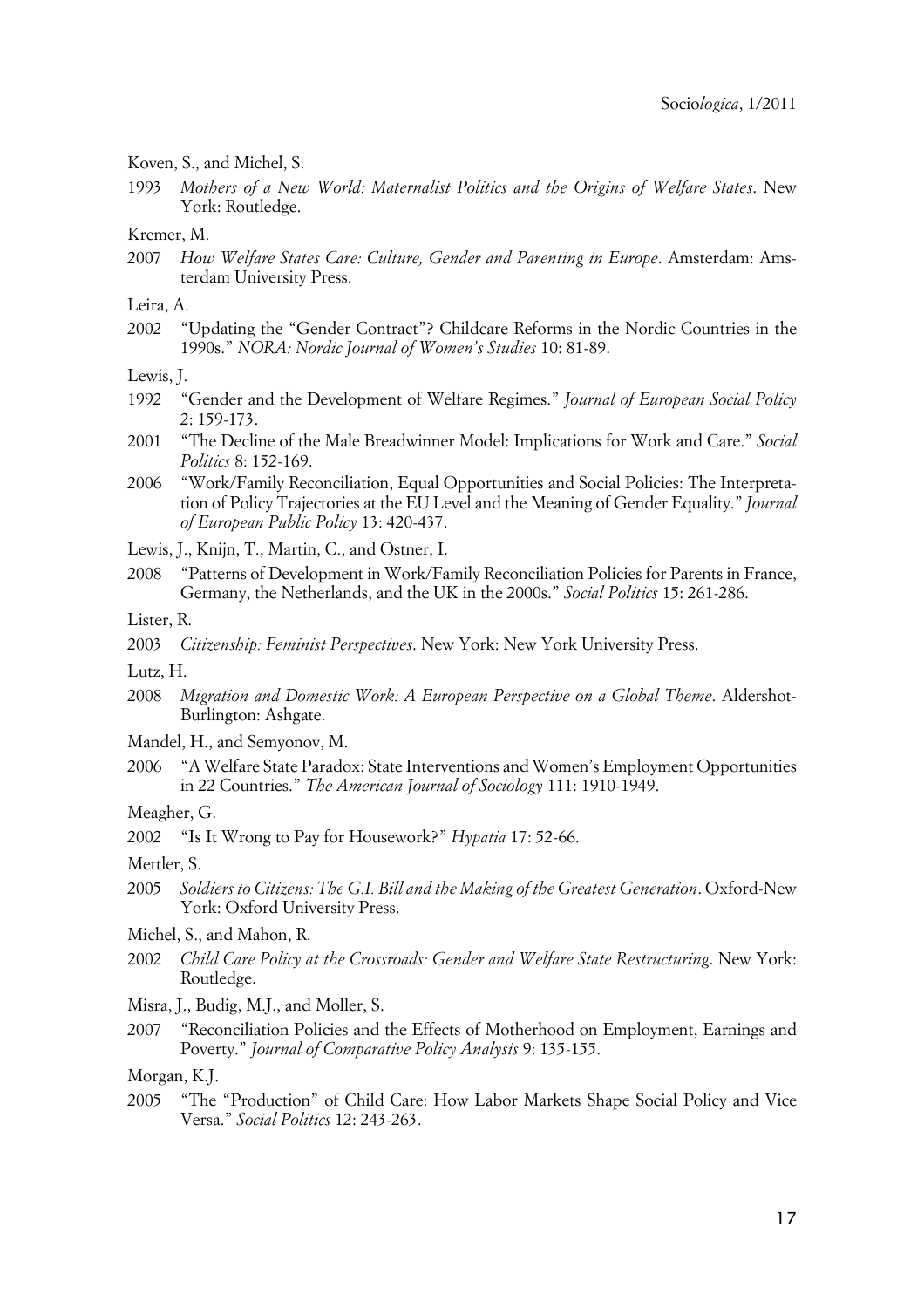- 2006 *Working Mothers and the Welfare State: Religion and the Politics of Work-Family Policies in Western Europe and the United States*. Stanford: Stanford University Press.
- Mutari, E., and Figart, D.M.
- 2001 "Europe at a Crossroads: Harmonization, Liberalization, and the Gender of Work Time." *Social Politics* 8: 36-64.
- O'Connor, J.S.
- 1996 "Understanding Women in Welfare States." *Current Sociology* 44: 1-12.
- O'Connor, J.S., Orloff, A.S., and Shaver, S.
- 1999 *States, Markets, Families: Gender, Liberalism, and Social Policy in Australia, Canada, Great Britain, and the United States*. Cambridge-New York: Cambridge University Press.
- O'Regan, V.R.
- 2000 *Gender Matters: Female Policymakers' Influence in Industrialized Nations*. Westport: Praeger.
- Orloff, A.S.
- 1993 "Gender and the Social Rights of Citizenship: The Comparative Analysis of State Policies and Gender Relations." *American Sociological Review* 58: 303-328.
- 1996 "Gender in the Welfare State." *Annual Review of Sociology* 22: 51-78.
- 2005 "Social Provision and Regulation: Theories of States, Social Policies and Modernity." Pp. 190-224 in *Remaking Modernity: Politics, History, and Sociology*, edited by J. Adams, E.S. Clemens, and A.S. Orloff. Durham: Duke University Press.
- 2006 "From Maternalism to 'Employment for All': State Policies to Promote Women's Employment across the Affluent Democracies." Pp. 230-268 in *The State after Statism: New State Activities in the Age of Liberalization*, edited by J.D. Levy. Cambridge, MA: Harvard University Press.
- 2009a "Gendering the Comparative Analysis of Welfare States: An Unfinished Agenda." *Sociological Theory* 27: 317-343.
- 2009b "Should feminists aim for gender symmetry?" In *Institutions for Gender Egalitarianism: Creating the Conditions for Egalitarian Dual Earner/Dual Caregiver Families*, edited by J. Gorniock and M. Meyer. New York: Verso.

Pedersen, S.

1993 *Family, Dependence, and the Origins of the Welfare State: Britain and France, 1914-1945*. Cambridge-New York: Cambridge University Press.

Pfau-Effinger, B.

2004 *Development of Culture, Welfare States and Women's Employment in Europe*. Aldershot-Ashgate.

Roberts, D.E.

1995 "Race, Gender, and the Value of Mothers Work." *Social Politics* 2: 195-207.

Saraceno, C.

1994 "The Ambivalent Familism of the Italian Welfare State." *Social Politics* 1: 60-82.

Shaver, S.

1994 "Body Rights, Social Rights and the Liberal Welfare State." *Critical Social Policy* 13: 66-93.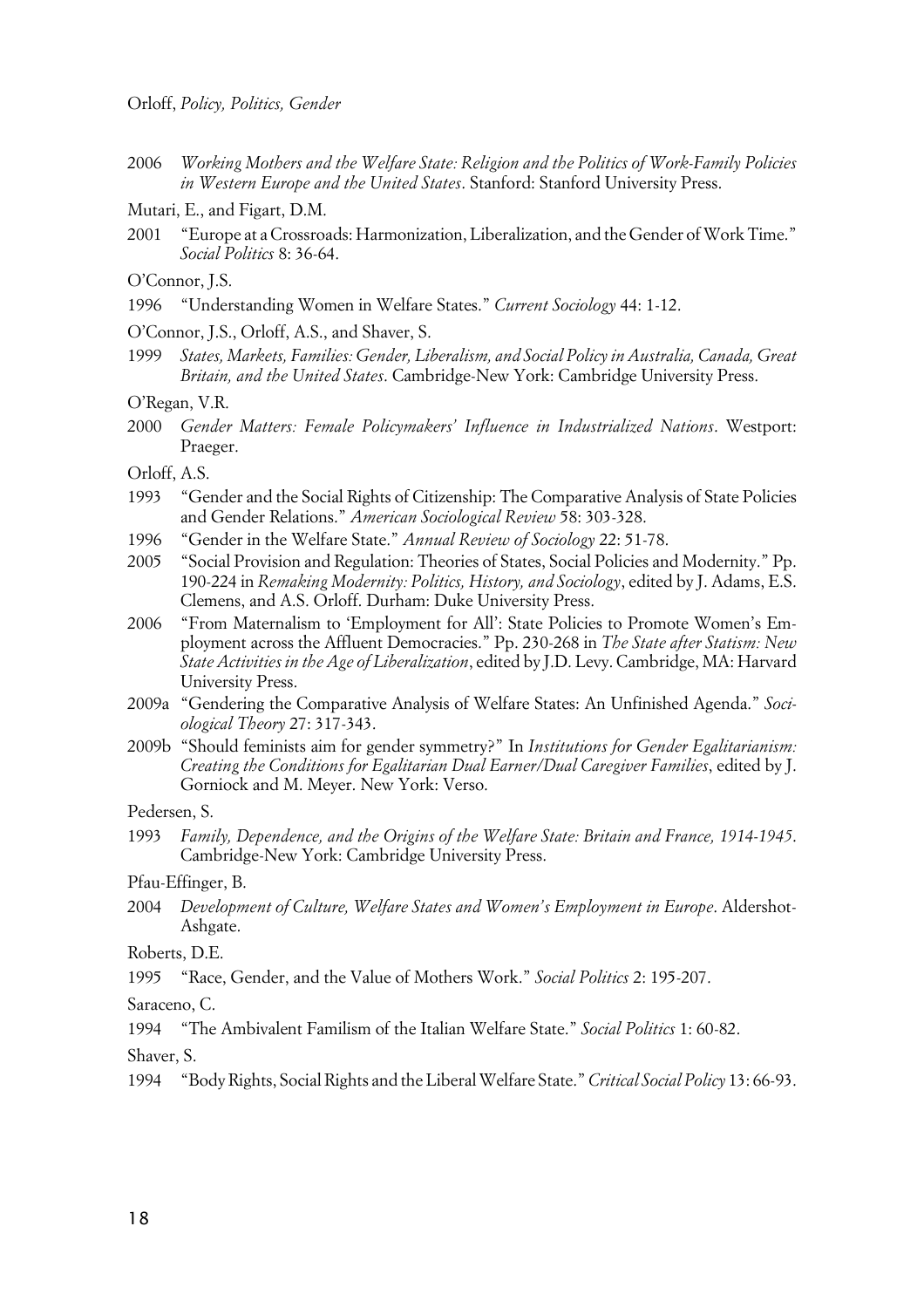#### Skocpol, T.

1992 *Protecting Soldiers and Mothers: The Political Origins of Social Policy in the United States*. Cambridge, MA: Belknap Press of Harvard University Press.

Tomaskovic-Devey, D., Zimmer, C., Stainback, K., Robinson, C., Taylor, T., and McTague, T.

2006 "Documenting Desegregation: Segregation in American Workplaces by Race, Ethnicity, and Sex, 1966-2003." *American Sociological Review* 71: 565-588.

Ungerson, C.

2004 "Whose Empowerment and Independence? A Cross-National Perspective on 'Cash for Care' Schemes." *Ageing & Society* 24: 189-212.

Walby, S.

2004 "The European Union and Gender Equality: Emergent Varieties of Gender Regime." *Social Politics: International Studies in Gender, State & Society* 11: 4-29.

Waldfogel, J.

- 1997 "The Effect of Children on Women's Wages." *American Sociological Review* 62: 209-17.
- Williams, F., and Gavanas, A.
- 2008 "The Intersection of Childcare Regimes and Migration Regimes: A Three-Country Study." Pp. 13-28 in *Migration and Domestic Work: A European Perspective on a Global Theme*, edited by H. Lutz. Aldershot: Ashgate.